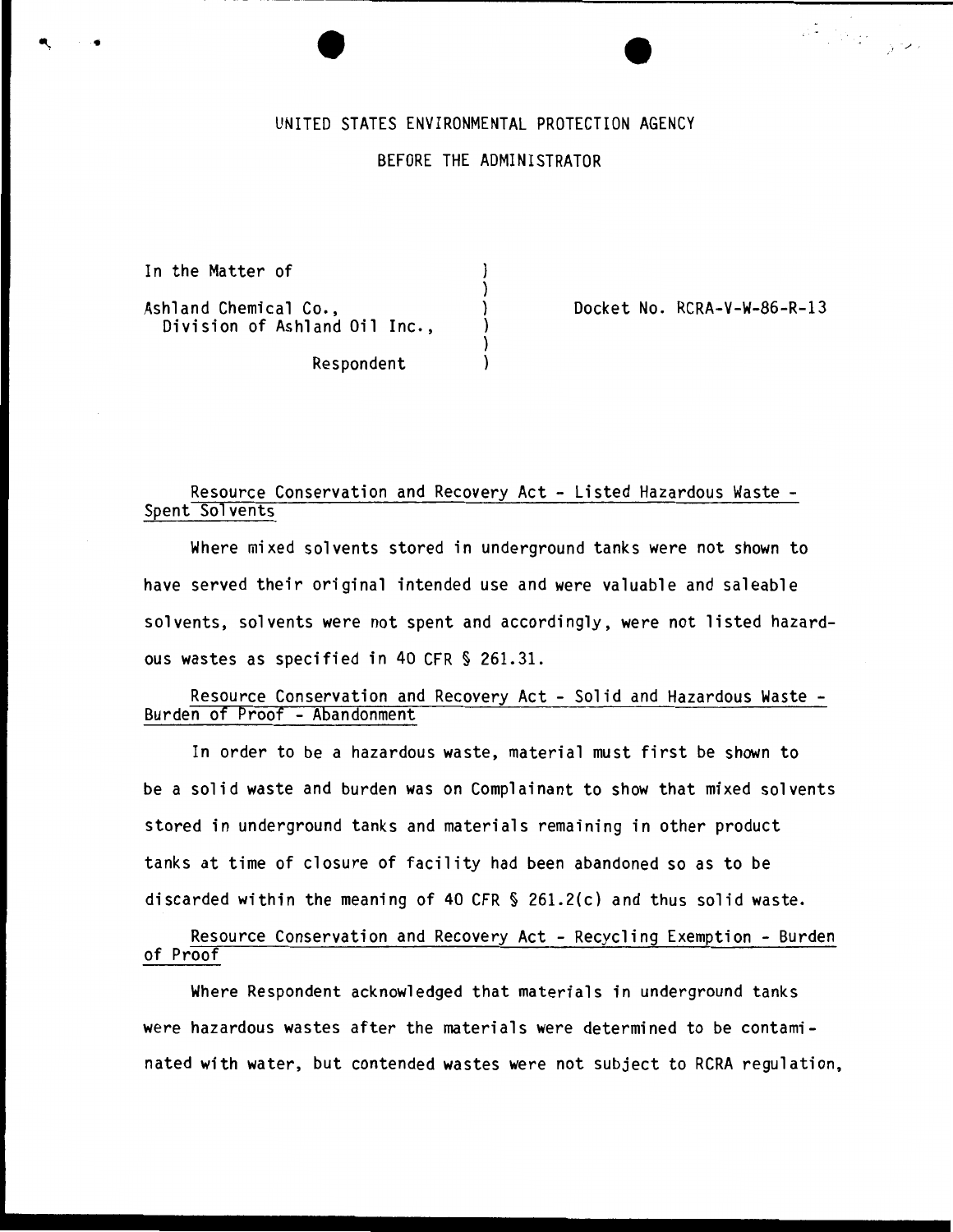because of exemption for recycling or beneficial use in accordance with 40 CFR § 261.6, burden was on Respondent to establish entitlement to the exemption.

Resource Conservation and Recovery Act- Solid and Hazardous Wastes- "Disposal of" - Leaks

Circumstantial evidence held insufficient to establish that underground tanks leaked so as to constitute disposition of hazardous waste prior to the time tanks were removed from the site.

Resource Conservation and Recovery Act - Rules of Practice - Penalty Policy- Determination of Penalty

ALJ has substantial discretion in application of penalty policy in light of evidence in the record and adjustments were made in penalty proposed by Complainant.

Dublin, Ohio

| Appearance for Complainant: | Roger Grimes, Esq.<br>Office of Regional Counsel<br>U.S. EPA Region V<br>Chicago, Illinois |
|-----------------------------|--------------------------------------------------------------------------------------------|
| Appearance for Respondent:  | William S. Hood, Jr., Esq.<br>Ashland Chemical Company                                     |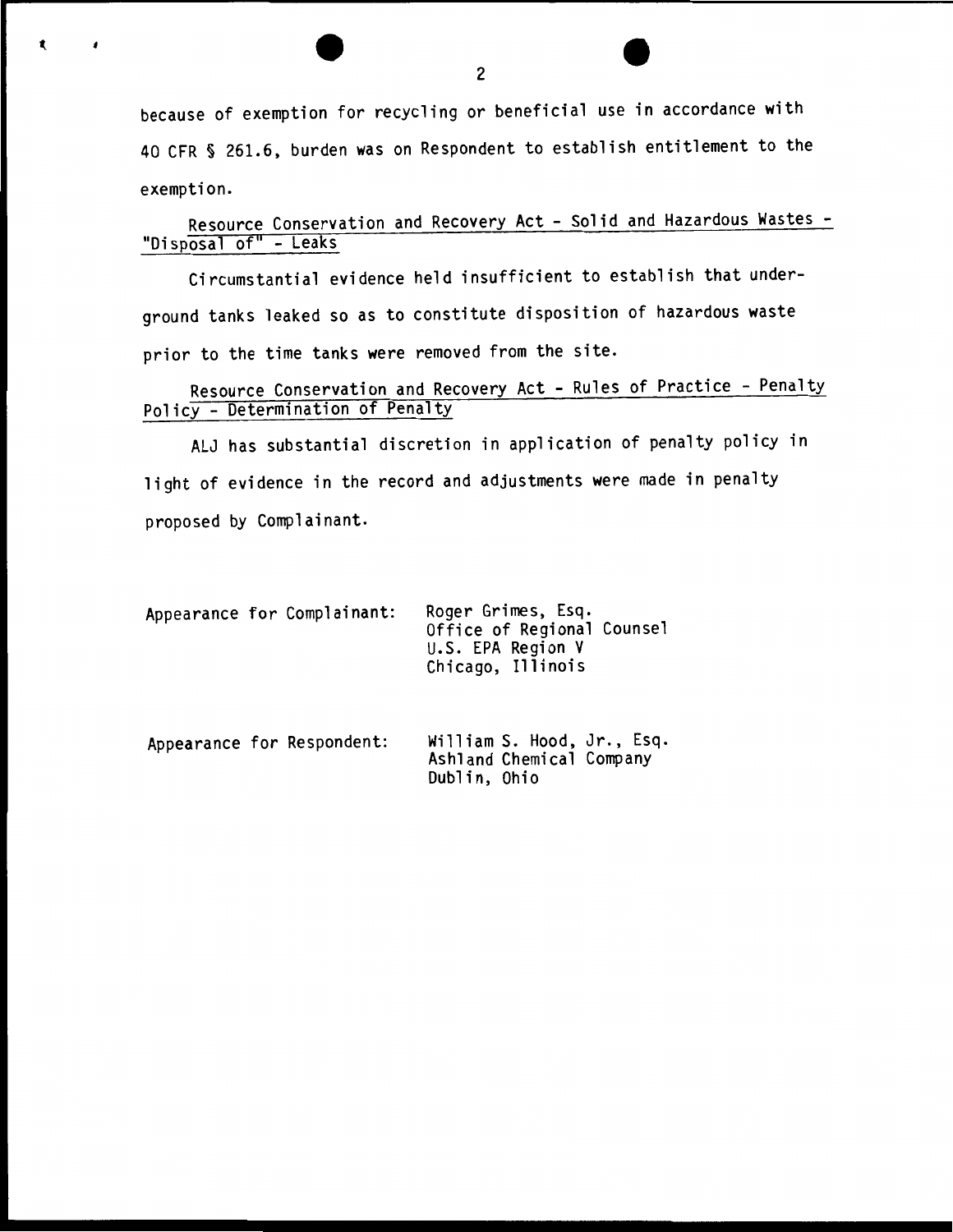This proceeding under§ 3008 of the Solid Waste Disposal Act, as amended (42 U.S.C. 6928) was commenced on February 19, 1986, by the issuance of a complaint and compliance order charging Respondent, Ashland Chemical Company, Division of Ashland Oil, Inc., with violations of the  $Act^{1/2}$  and applicable regulations, 40 CFR Parts 262, 265 and 270, and

1/ Section 3008 of the Act provides in pertinent part:

Sec. 3008(a) Compliance Orders.

(1) Except as provided in paragraph (2), whenever on the basis of any information the Administrator determines that any person is in violation of any requirement of this subtitle, the Administrator may issue an order requiring compliance immediately or within a specified time period or the Administrator may commence a civil action in the United States district court in the district in which the violation occurred for appropriate relief, including a temporary or permanent injunction.

\* \* \* \*

t

f

(3) Any order issued pursuant to this subsection may include a suspension or revocation of any permit issued by the Administrator or a State under this subtitle and shall state with reasonable specificity the nature of the violation. Any penalty assessed in the order shall not exceed \$25,000 per day of noncompliance for each violation of a requirement of this subtitle. In assessing such a penalty, the Administrator shall take into account the seriousness of the violation and any good faith efforts to comply with applicable requirements.

\* \* \* \*

(g) Civil Penalty -- Any person who violates any requirement of this subtitle shall be liable to the United States for a civil penalty in an amount not to exceed \$25,000 for each such violation. Each day of such violation shall, for purposes of this subsection, constitute a separate violation.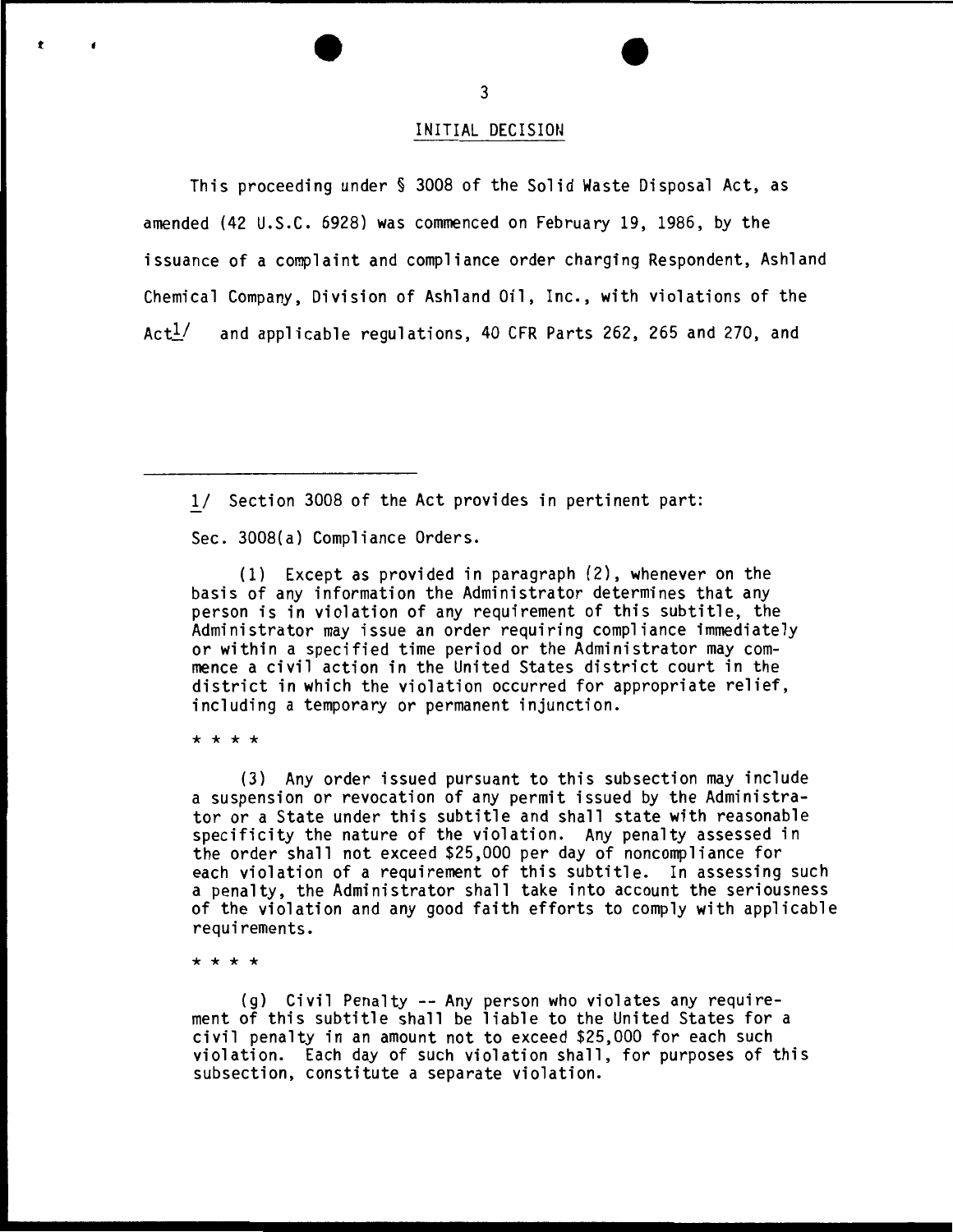corresponding provisions of the Ohio Administrative Code. Specifically, Ashland was charged with storing hazardous wastes in underground tanks on November 13, 1984, without having achieved interim status as required by § 3005 of the Act; failure to submit a closure plan for approval prior to commencing closure as required by OAC § 3745-66-97; $\frac{2}{}$  failure to prevent releases of hazardous waste to the environment as required by 40 CFR § 265.31 and OAC § 3745-65-31, and with shipping hazardous wastes with an incorrect EPA identification number in violation of 40 CFR §§ 262.12 and 265.11 and OAC §§ 3745-52-21 and 3745-65-72(c). For these alleged violations, it was proposed to assess Ashland a penalty of \$85,000.

Ashland answered, denying the principal violations alleged in the complaint, asserting that it had initiated comprehensive remedial action at the site under the direction of, and with the approval of, the Ohio EPA and that initiation of the complaint could not be construed as remedial, but instead was punitive, misdirected, exaggerated and unfair.

A hearing on this matter was held in Cincinnati, Ohio on September 23 and 24, 1986.

Based on the entire record including the proposed findings and briefs of the parties, I make the following:

4

t

<sup>2/</sup> This is a miscitation, the correct citation being § 3745-66-15  $(Tr. 700).$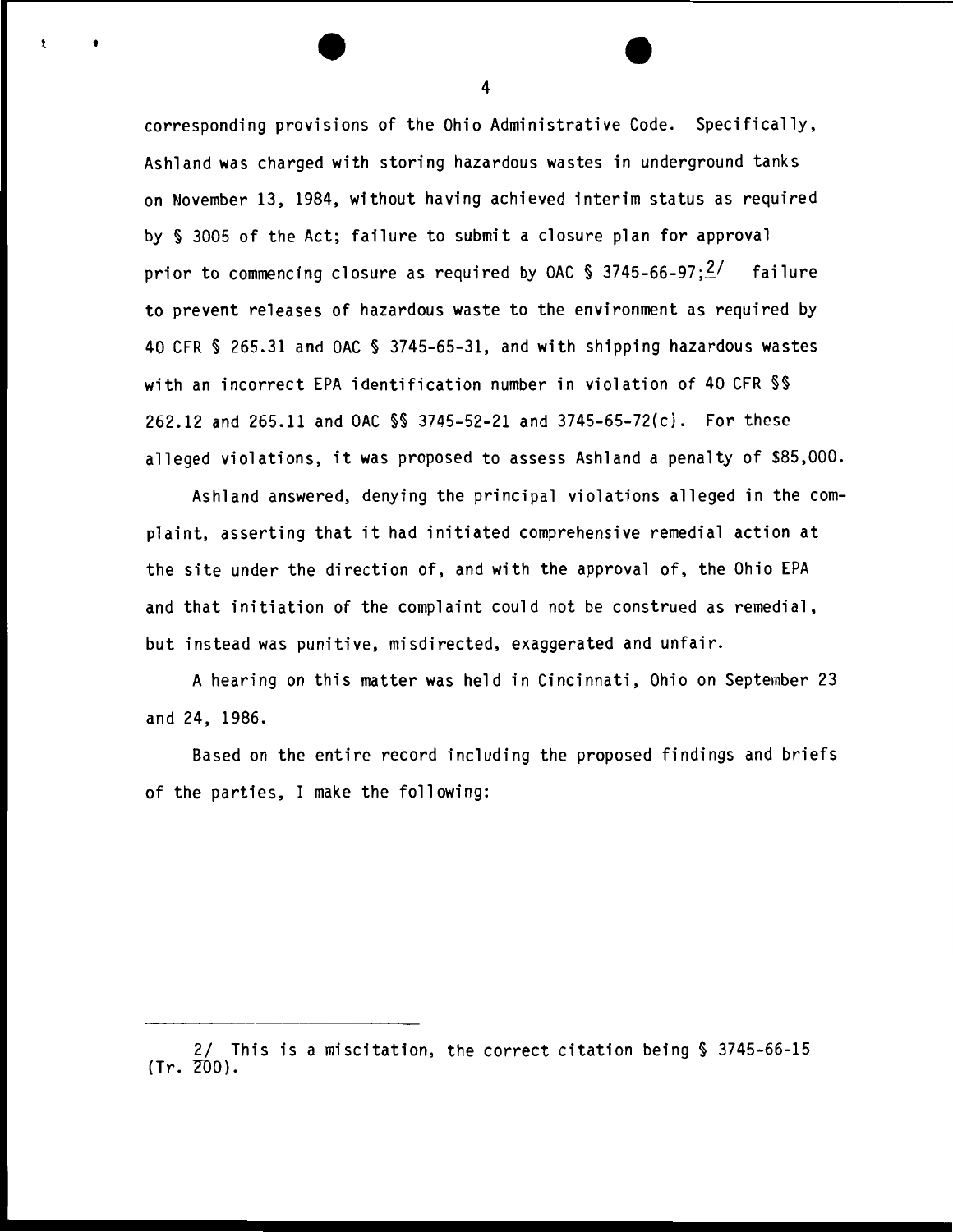### FINDINGS OF FACT

- 1. Ashland Chemical Company, Division of Ashland Oil, Inc., a Kentucky corporation, operated, for a period in excess of 20 years, a chemical distribution facility at 1953 Losantiville Avenue, Cincinnati, Ohio (Tr. 338-39). The facility included approximately 50 underground tanks.
- 2. Ashland qualified the mentioned facility for interim status by filing a Notice of Hazardous Waste Activity on August 8, 1980 and a Part A permit application on November 12, 1980 (Tr. 93, 95; Complainant's Exhs 4 and 5). The former of these documents identified three F wastes (F002, F003 and F005), four P wastes (P022, P029, P053 and P090) and 49 U wastes. The Part A permit application indicated that Ashland had SO-l (container) and S0-2 (tank) storage of hazardous waste in the amounts of 2,500 and 20,000 gallons, respectively. The only hazardous waste identified on the Part A application was D001 (ignitable), estimated to be generated at a rate of 75,000 gallons per annum. A plot plan attached to the application contained a notation identifying Tank No. 20 as a waste solvent tank.
- 3. Ashland closed the Losantiville Avenue property as an active facility in December 1980. By letter addressed to the Ohio EPA, dated August 14, 1981, Ashland stated it was withdrawing its hazardous waste permit application for the Losantiville Road plant. $3/$  The letter explained

<sup>3/</sup> Complainant's Exh 12. This exhibit is Ashland's response, dated May 17, 1985, to an EPA information request under § 3007. The August 14 May 17, 1983, to all EFA fillocalized the equipment for the exponse and all attachments are considered part of the record.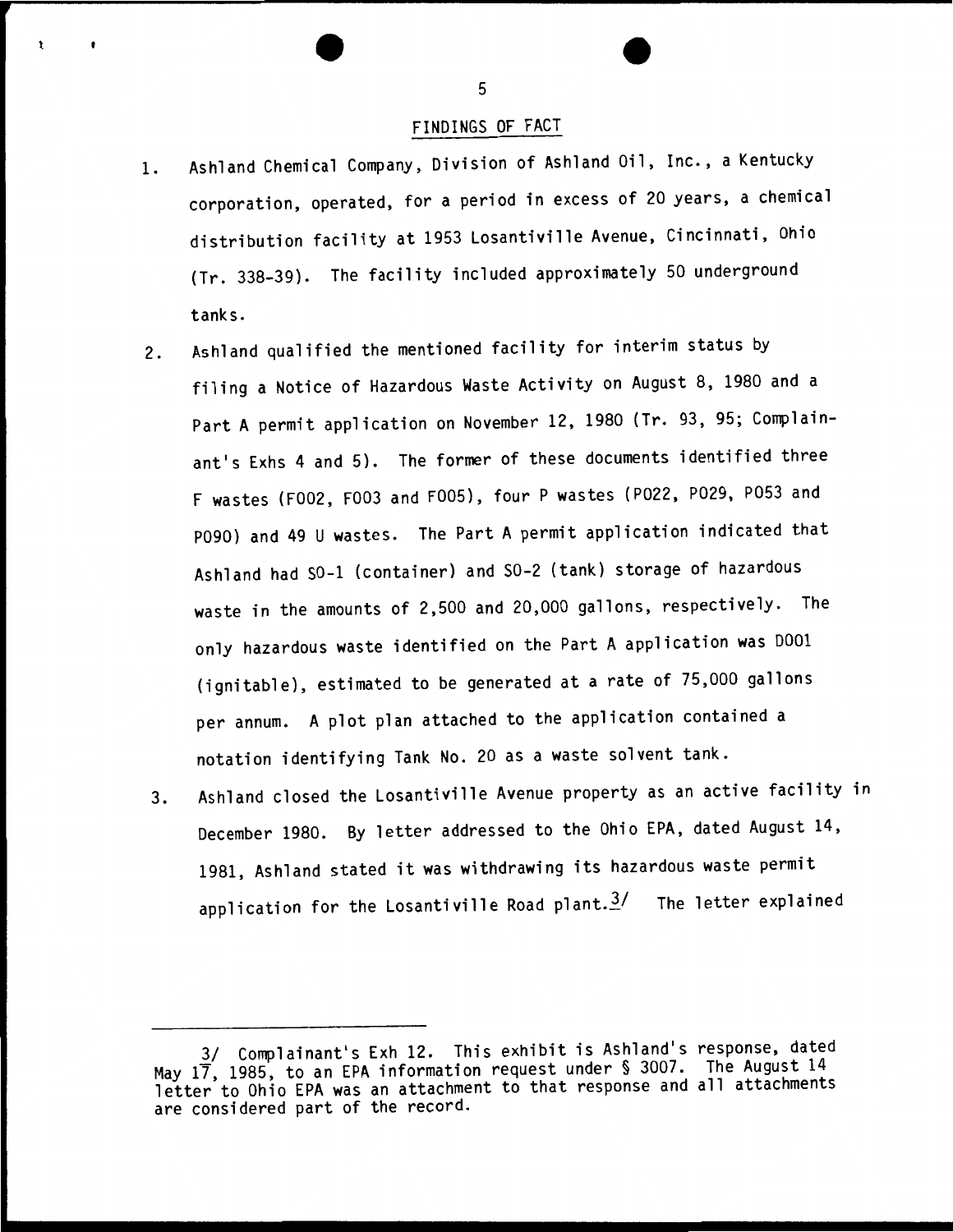that the Losantiville Road plant was used to store solvents from line flushes and drumming operations. These solvents were assertedly collected from underground waste solvent tanks at Ashland's Cincinnati plant in Evendale and when a sufficient quantity was accumulated, the solvents were sold to a reclaimer, who was able to treat and sell them. As none of the solvent mixtures was "spent," Ashland stated it believed that a permit was not required, because the solvents qualified for the RCRA reclamation exemption.

4. In a letter to the U.S. EPA, dated January 20, 1982, Ashland stated that material stored in the 20,000-gallon tank at its Losantiville Road plant as indicated on its Part A permit application was not a waste, but a virgin solvent mixture from drumming and transfer operations (Complainant's Exh 6). The letter further stated that the solvent mixture was sold for beneficial use and requested that the Part A application be withdrawn. EPA acknowledged this letter under date of August 20, 1982, pointing out that the letter was not signed by an individual authorized to do so under the regulations (Complainant's Exh 11). A letter, identical to the January 20 letter, but signed by Mr. Rodney G. Parsons, Vice President and General Manager, was sent to EPA on November 17, 1982 {Complainant's Exh 7). EPA granted Ashland's request by letter, dated January 26, 1983 (Complainant's Exh 3), which stated in part "[a]ccording to the information which you have submitted, the wastes which are treated, stored or disposed at your facility are not defined as hazardous waste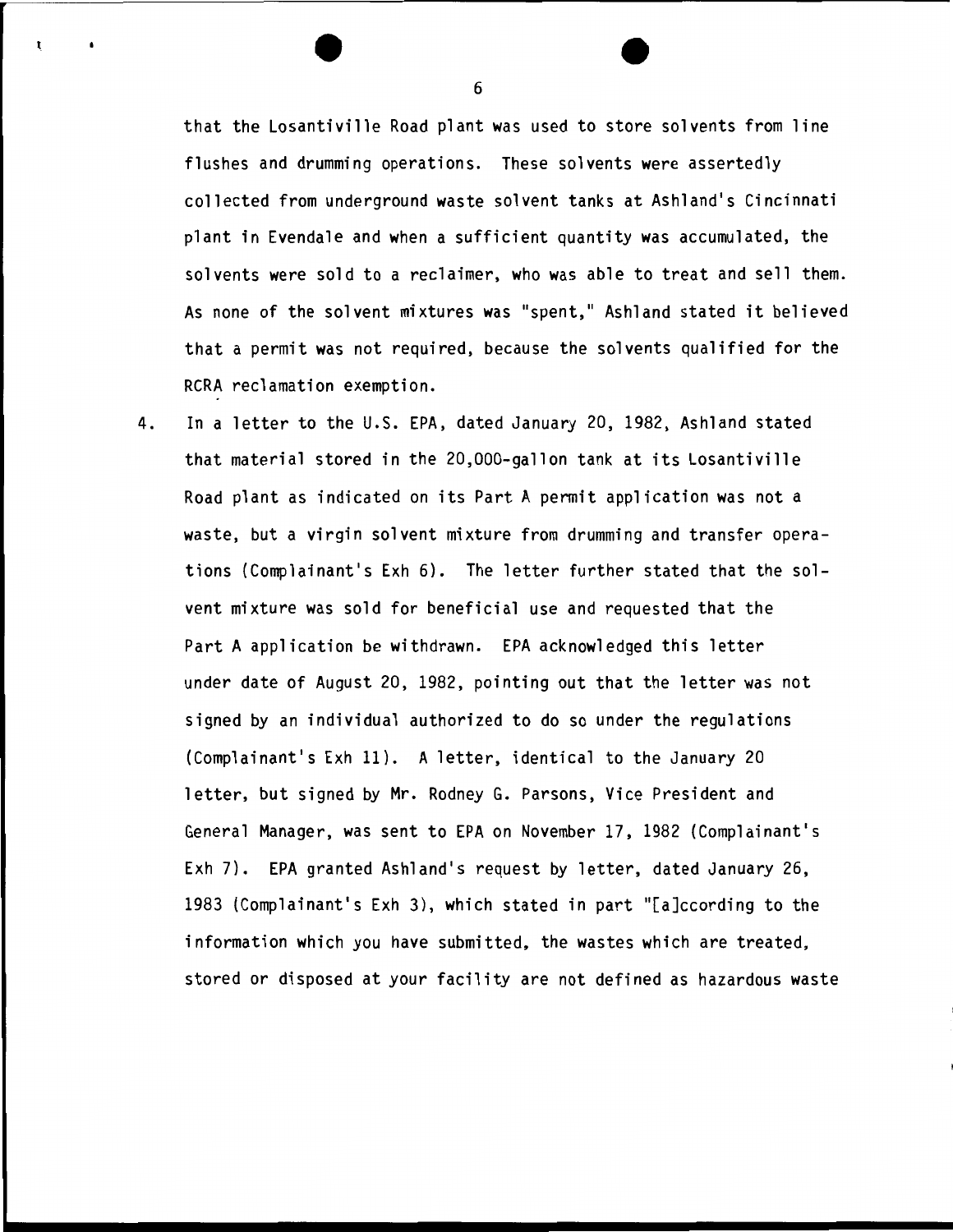in 40 CFR 261.3" Ashland was informed that it was not required to have a hazardous waste permit under RCRA § 3005 at this time. According to Mr. Robert C. Sterrett, Manager of Environmental Affairs for Ashland, Losantiville was one of a number of "protective filings'' made by Ashland, which were withdrawn as their understanding of the regulations increased (Tr. 288-89, 326-27).

- 5. Ashland's response to EPA's information request (note 3, supra), states in pertinent part that "[p]rior to the closing of the [Losantiville] facility in early December 1980, the filling and transferring of solvents had resulted in the collection of mixed solvents which were stored in drums. This accumulation came from various products that were never sold or were returned to the facility as off-specification for a customer's intended use" (Id. at 2). The products assertedly had potential commercial value and were transferred to two of the underground product tanks which had been emptied when the facility was closed and operations transferred to a new facility. It was further stated that products stored in the mentioned underground tanks were intended for resale and, in fact, occasional withdrawals of varying amounts of material were made and sold.
- 6. Mr. Sterrett testified that the principal source of material in the tanks at Losantiville was material left over as a result of each transfer (overfill) and "line flushings," i.e., accumulated mixed solvents resulting from the flushing of common lines to assure that a particular customer receives a product uncontaminated by other solvents (Tr. 273-75, 295). He testified that overfill was placed

7

l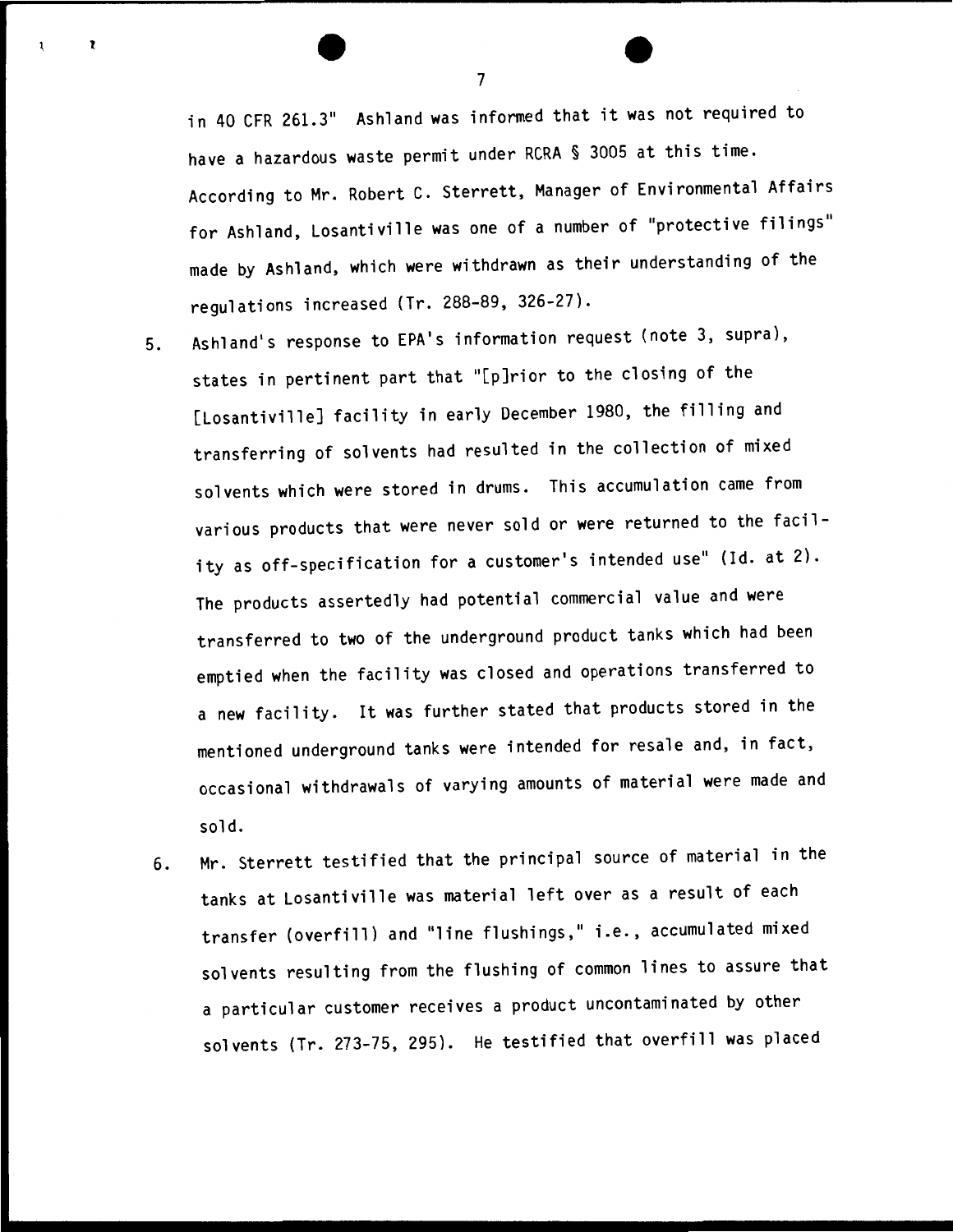in a bucket or other container and then transferred to a drum or other vessel to hold in a secure manner. He stated that "line flushings" were held until the material could either be used as a blend in the plant or sold (Tr. 276). Although he acknowledged that the primary market was for pure or technical grade chemicals, he explained that a number of businesses prefer or have use for blended material and that Ashland stored such material in tanks prior to sale (Tr. 384). He explained that, depending on the market, Ashland also packaged such blends in 55-gallon drums and sold them.

7. According to Mr. Sterrett, the original intended use of "line flushings" was as a product for varied uses (Tr. 277, 386). He testified that this material can be used for an original intended purpose and explained that frequently Ashland would be selling a proprietary blend to one customer and another customer would have a particular application and blends of materials would be sold (Tr. 391-92). He stated that there were many instances in which the materials in "line flushings" were compatible and that, in any event, such a use would not constitute a solvent related use of the material. He asserted that use of one solvent to flush common lines of another solvent did not create a "spent" solvent or mixture thereof, because the material had not served its intended purpose and was usable (Tr. 293-96). He explained that material was handled in this fashion for economic reasons as it was usable and saleable (Tr. 274-75). It was standard practice to "stick" a tank and take a sample as the material had to be tested prior to making a sale (Tr. 344, 410). He referred in particular to a sale to a paint manufacturer, who was going to

8

ŧ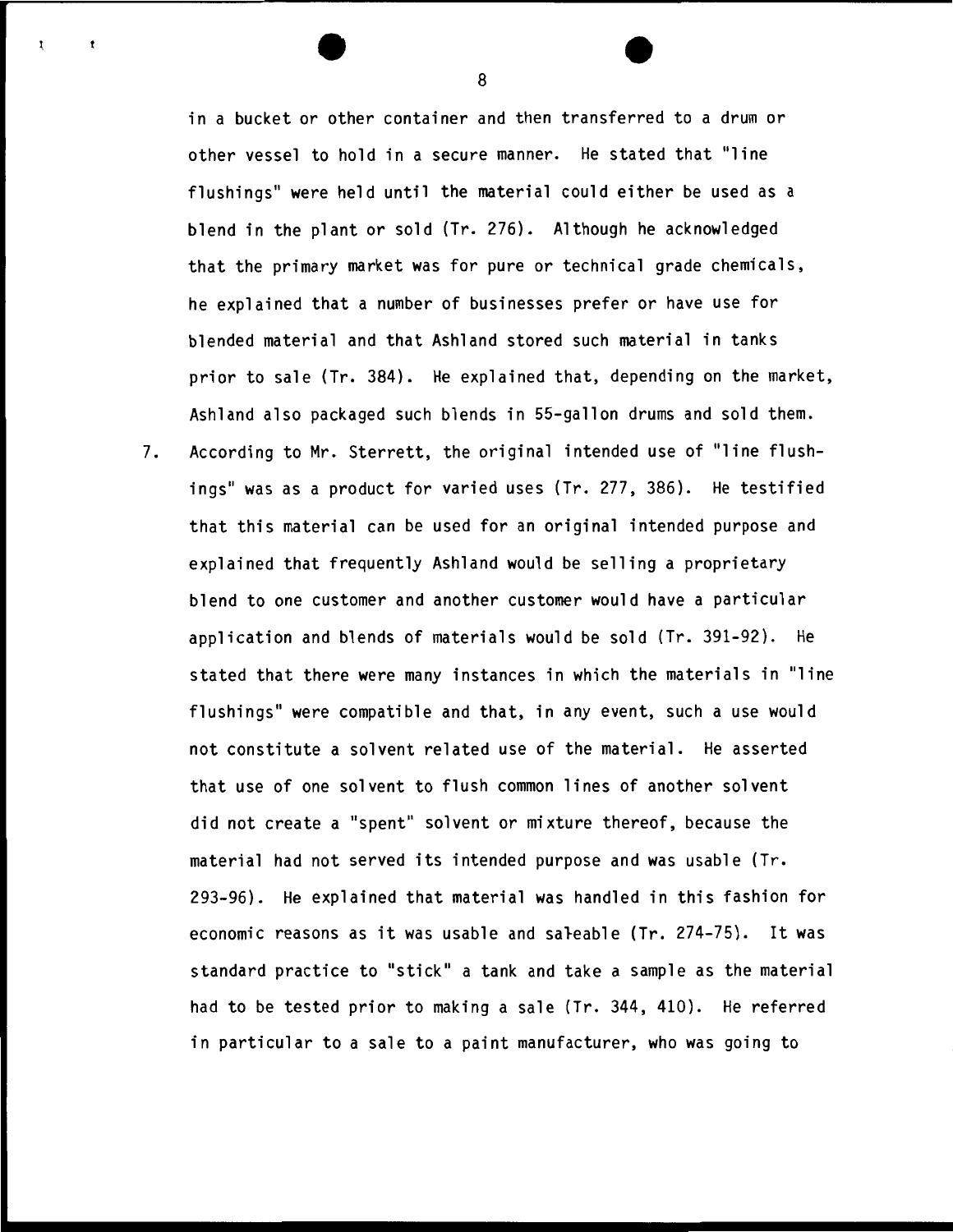use the material for a solvent related use (Tr. 279). Ms. McCord, an employee in the RCRA Enforcement Section of U.S. EPA, Region V, testified that documents submitted by Ashland in its prehearing exchange indicated the sale of 21 drums of scrap solvent in November and December  $1982.4/$ 

- 8. Chromatograms in the record (Complainant's Exh 12) reflect that in addition to water, the tanks contained quantities of flammable materials with low flash points such as toluene, xylene, methyl ethyl ketone (MEK), butane, heptane, mineral spirits (naptha), ethyl acetate and ethylene oxide. The tanks also contained quantities of nonflammable or relatively nonflammable materials such as 1,1,1-trichloroethane, methylene chloride and ethylene glycol.
- 9. In May of 1984, the underground tanks at Losantiville were sampled by Solvents Resource Recovery (SRR), a unit or division of Chemical Waste Management, Inc., and an environmental contractor for Ashland. The tanks were found to be contaminated with water (Tr. 402; Ashland response, note 3, supra).
- 10. At this point, Ashland determined that the potentially saleable mixed and/or off-specification products were unsaleable and should be handled as hazardous wastes (Ashland response at 2). The mentioned products were contained in Tank No.  $20\frac{1}{2}$  and one other

<sup>4/</sup> Tr. 249-50. The documents referred to were not offered in evidence and are not in the record. According to Mr. Sterrett, the last such sale was in August 1983 (Tr. 279).

<sup>5/</sup> Tank No. 20 was specifically identified as a waste solvent tank on Ashland's Part A permit application (finding 2) and correspondence, leading to the correction of this alleged error (finding 4), indicated this tank holds a virgin solvent mixture from drumming and transfer operations.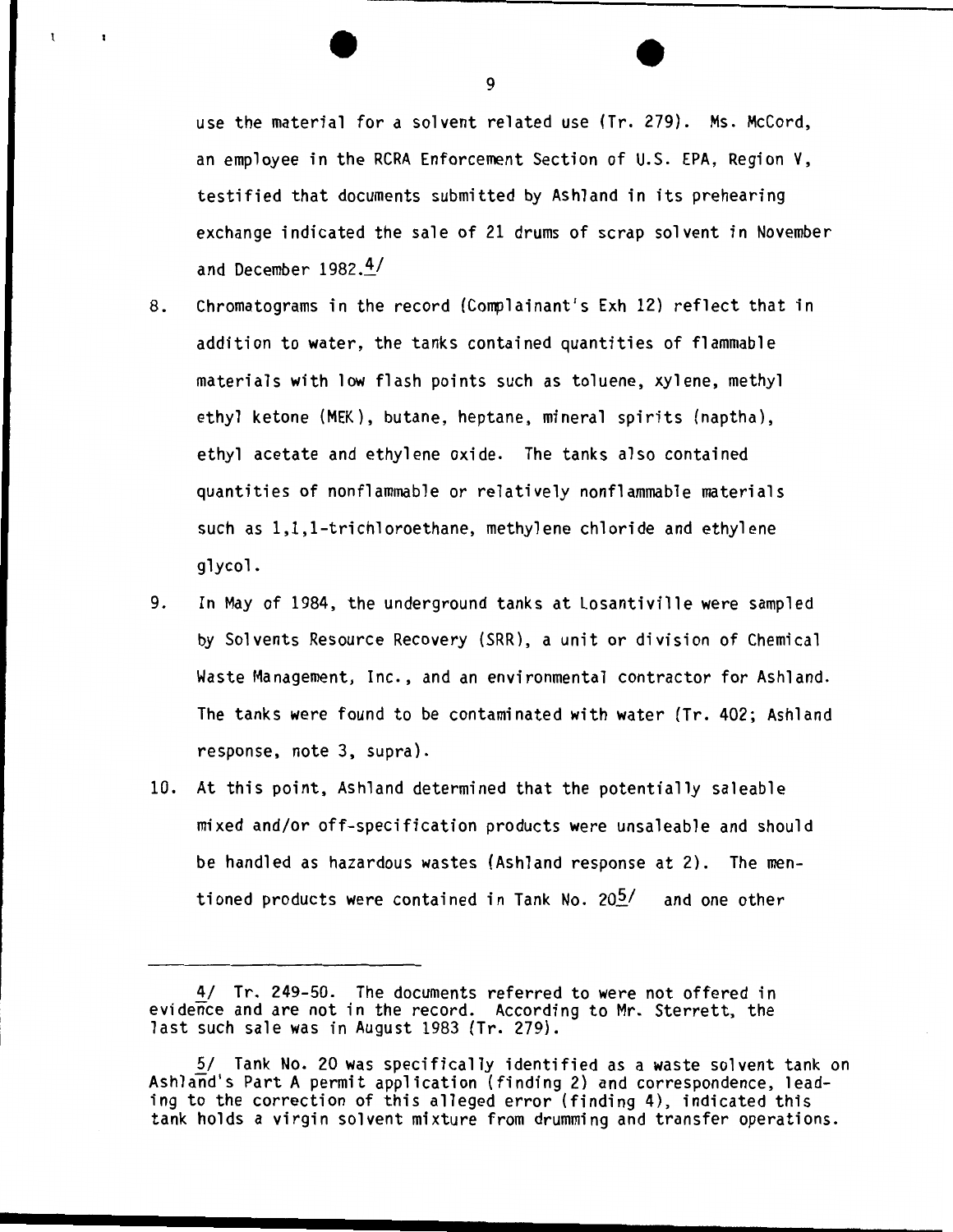tank, alleged by Complainant to be No.  $19.6/$  Chromatograms of the May 1984 tests performed by SRR indicate that contents of Tank No. 19 included water, hexane and mineral spirits (naptha) and that contents of Tank No. 20 included water, toluene, mineral spirits, butyl acetate, methylene chloride, 1,1,1-trichloroethane and MEK (Complainant's Exh 12). An inventory, apparently taken in June 1984, reflects that these tanks are both of 20,000-gallon capacity, that Tank No. 19 originally contained mineral spirits and that Tank No. 20 originally contained toluene. The inventory further reflects that Tank No. 19 contained a total of 9,878 gallons of liquids, including 95 gallons of water and that a partial analysis reflects that a sample tested 95% water. Tank No. 20 contained 5,205 gallons, including 4,839 gallons of water and a partial analysis shows a sample tested 7% 1,1,1-tri[chloroethane] and 60% toluol. Many other tanks contained comparable high proportions of water and several, including Nos. 19 and 20, contained a notation "2 phase rust" under description. Tank No. 17 is listed as originally containing MEK recycled and as presently containing 1,256 gallons

10

 $\mathbf{I}$ 

<sup>6/</sup> Ms. McCord identified Tank Nos. 19 and 20 as containing line flushings, off-specification commercial products returned from customers and what she characterized as "spillage." She did not visit the site, however, until September of 1986 and the apparent sources of her information are EPA and OEPA files and conversations with OEPA inspectors (Tr. 110). OEPA does not appear to have prepared any written inspection reports and there is no indication OEPA personnel were familiar with events at the site prior to November of 1984. Although acknowledging that two tanks at Losantiville contained the mixed solvents at issue here (Brief at 1), Ashland has disputed the allegation that Tank Nos. 19 and 20 contained line flushings. Mr. Sterrett denied knowledge in this regard (Tr. 325, 405-06, 418). The record establishes that Tank No. 20 was one of the two tanks containing mixed solvents (note 4, supra), but it is not clear Tank No. 19 was the other.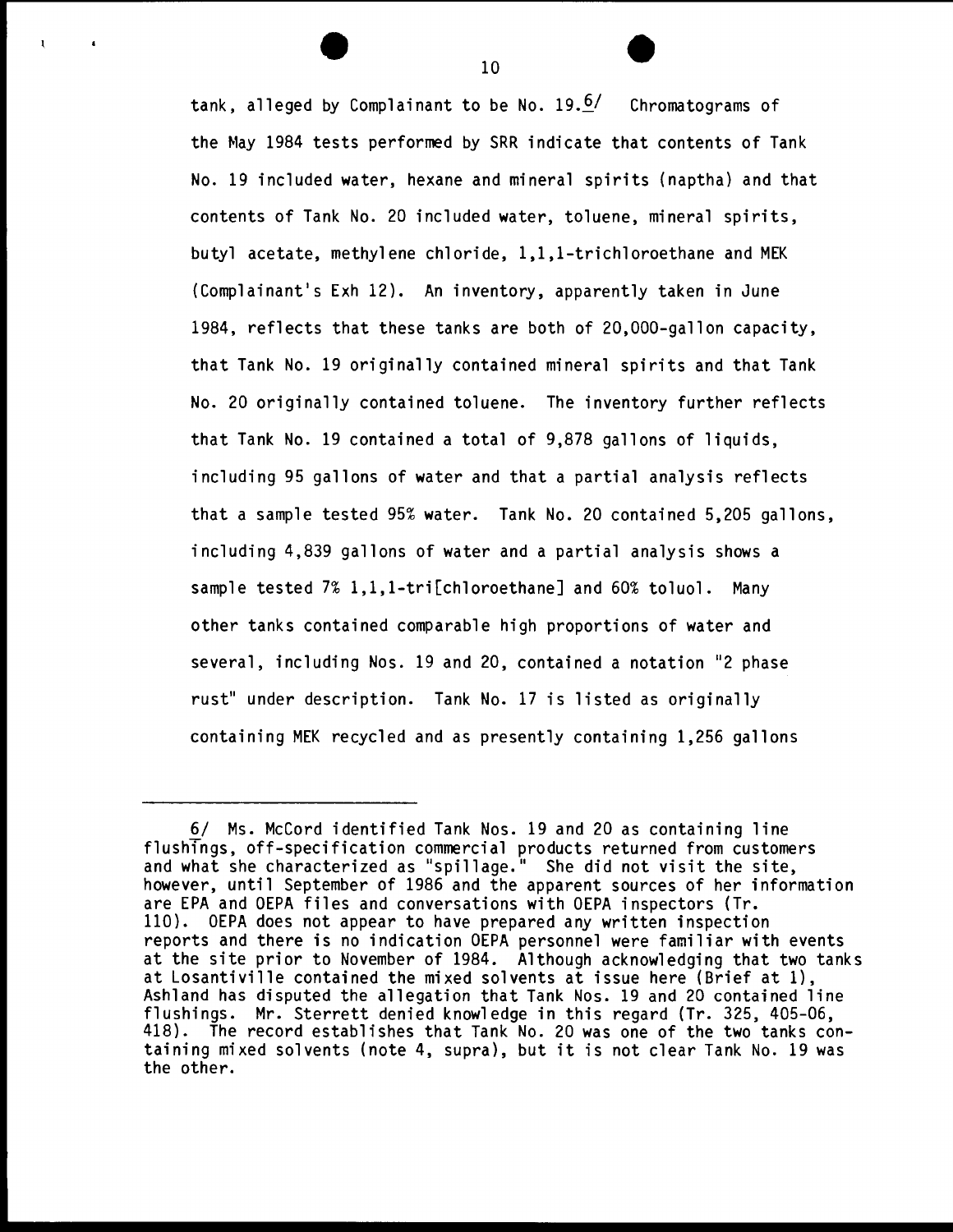and no water. A partial analysis indicated it contained 67% MEK and 3% methylene chloride. Mr. Sterrett stated that if the zero water content was accurate, the contents of this tank would be a valuable and saleable solvent (Tr. 411-12).

- 11. Mr. Jeffrey Hines, an environmental engineer with the Ohio EPA, received an anonymous telephone call in November 1984 to the effect that underground tanks at Ashland's Losantiville facility were being pumped by Chemical Waste Management, that some of the tanks were immediately refilling with water and that a mixture obtained from a pit resulting from the removal of a tank had ignited (Tr. 17, 18; notes of telephone call, Complainant's Exh 19). The caller related that 100,000 gallons had already been removed and that there were 40 to 50 tanks at the site.
- 12. The following day (November 13, 1984), Mr. Hines, accompanied by his supervisor, Don Marshall, visited the site and collected samples (Tr. 19, 20). Representatives of a contractor, Spade Pipeline, Inc., employed by Ashland to remove the tanks, associated piping, all structures, and to perform restoration work, were on the site. Samples were taken from a pit resulting from the removal of Tank Nos. 36 and 37, from the return line of a separator or coalescer, which was discharging water into the pit, and from surface ponding on the western side of the site near a storm drain (Tr. 22-24). Mr. Hines testified that there was discoloration in the area near the storm drain and that they were concerned contamination might get into the drain.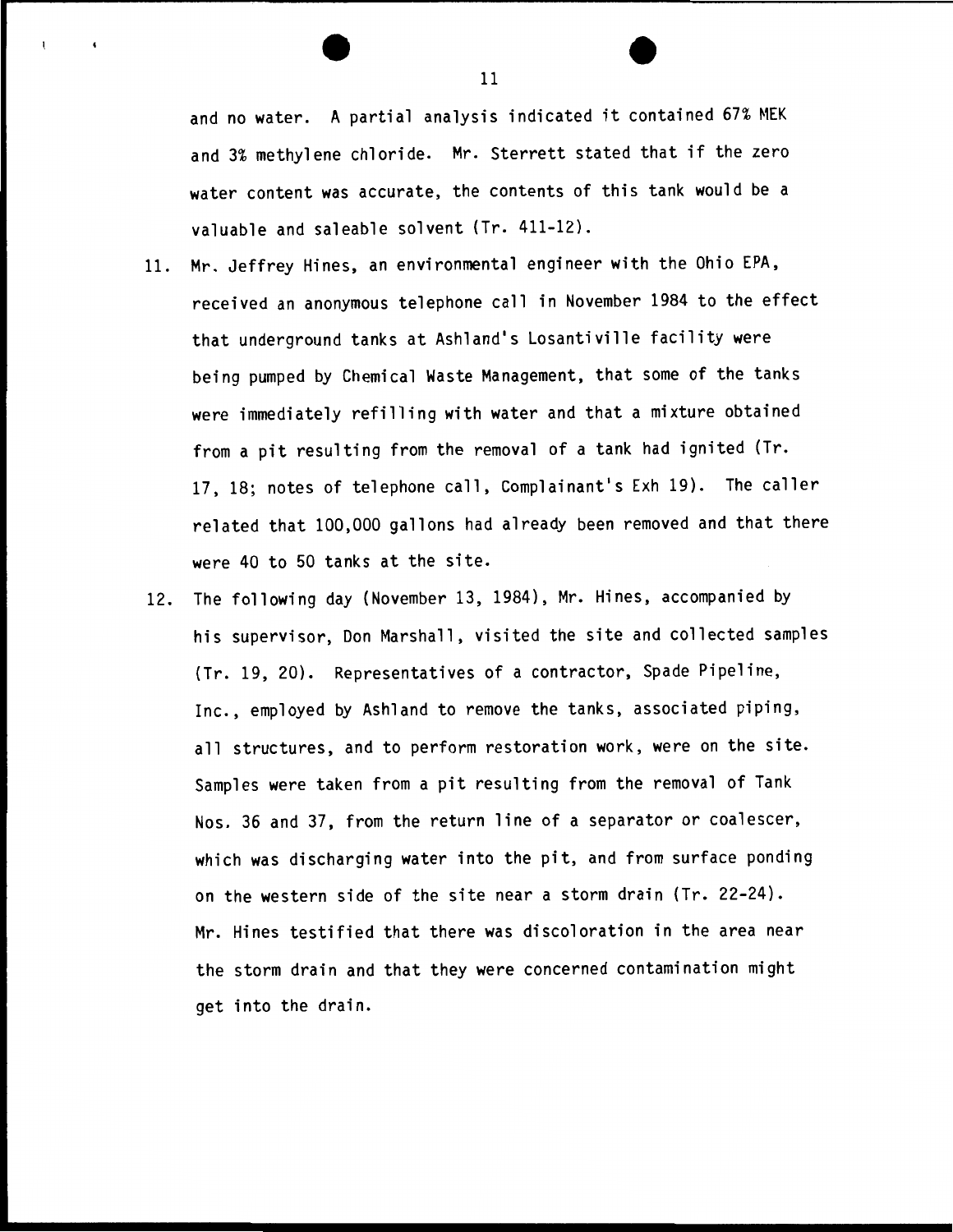- 13. The samples referred to in finding 12 were delivered to and tested by the Ohio Department of Health Laboratory in Columbus. The sample taken from the discharge from the coalescer had a flash point of 85°F (top layer) and a benzene content of 13 ppm (Tr. 27, 28; Environmental Sample Submission Reports, Complainant's Exh 15A). The sample taken from surface ponding at the site had a flash point of 81°F (top layer) and a xylene content of 27.9% or 279,000 ppm (Tr. 29, 30). The sample taken from the pit had a flash point of less than 76°F (top layer) and a benzene content of 13,000 ppm (Tr. 31).
- 14. Hazardous waste manifests were used to ship the material from Ashland's Losantiville facility to SRR's facility in West Carrollton, Ohio (Complainant's Exh 12). According to Mr. Sterrett, this was because SRR procedures required it and not because the material was considered to be hazardous (Tr. 282-83). These shipments were made during the period October 22 through December 12, 1984. The material was identified as waste flammable liquid, N.O.S. and also as numbers F003 and F005. Mr. Sterrett testified that, based on his interpretation of the regulations, i.e., apparently because the solvents should not be considered spent, the designation of material as F003 and FOOS on the manifests was erroneous (Tr. 372, 421). The address and ID numbers shown on the manifests were for Ashland's Glendale-Milford Road facility, sometimes referred to as Evendale, rather than Losantiville. The manifests indicate that 30 shipments were made totaling approximately 157,000 gallons. Ms. McCord stated that there was a discrepancy in the number of manifests supplied by Ashland in response to the § 3007 information request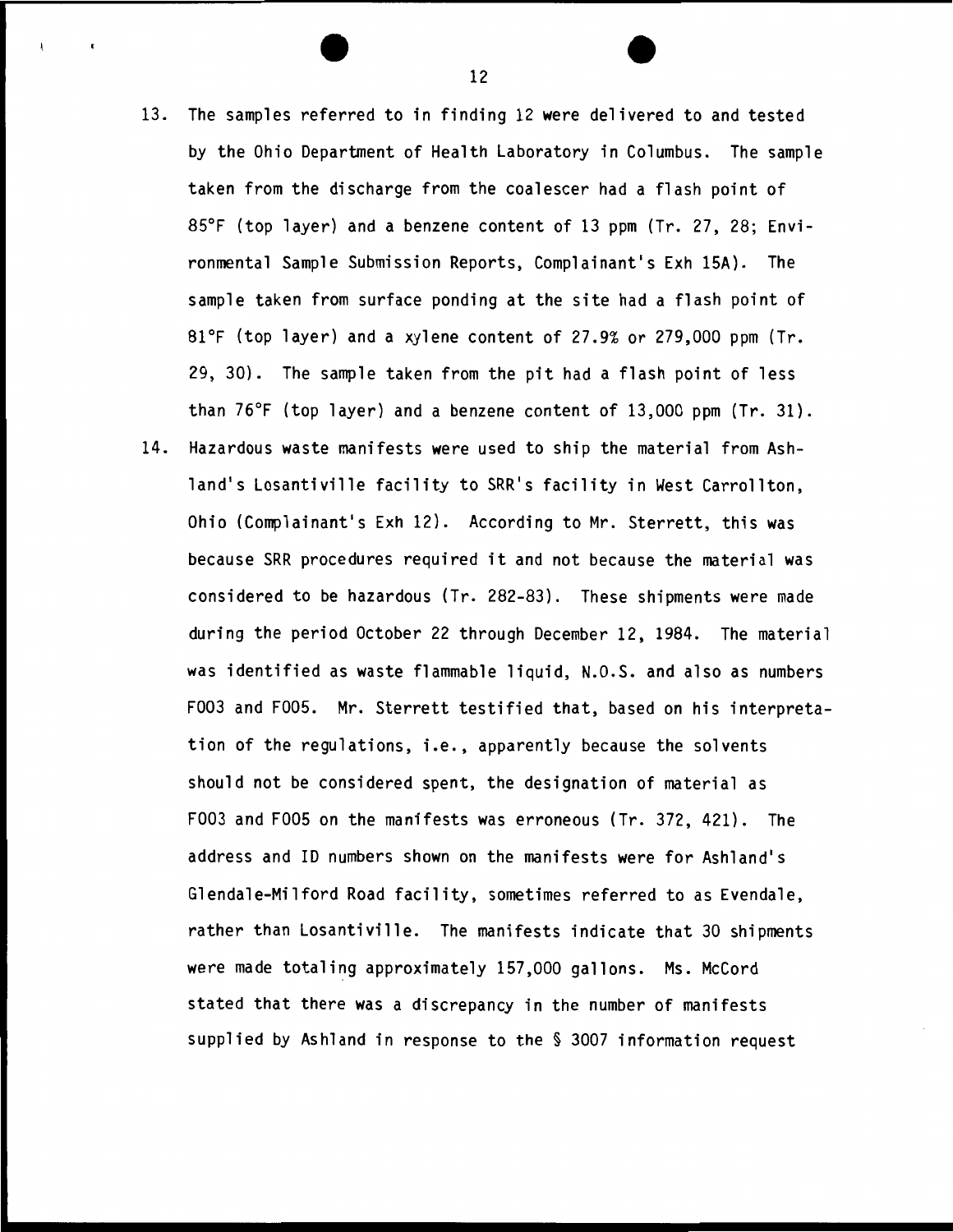and in its prehearing exchange (Tr. 247). She placed the quantity removed at approximately 180,000 gallons. Mr. Sterrett confirmed that 180,000 gallons of fluids were removed from the site, of which 100,000 gallons consisted of water (Tr. 350). An Ashland memorandum, dated December 7, 1984 (Complainant's Exh 12), places the quantity removed at 178,000 gallons.

- 15. Although acknowledging that there was no way to make the distinction, Mr. Sterrett attributed most of the contamination at the site to operations over 20 years rather than leaking tanks (Tr. 342). Based on data from the American Petroleum Institute, he stated that the average life of carbon-steel underground tanks such as those at Losantiville was 25 years (Tr. 393). He testified that records will show that 95% of leaks in tanks are in associated piping, because of the dissimilarities in metals and the piping was at a point with a high potential for corrosion (Tr. 394). He indicated that water probably leaked into the tanks through the piping (Tr. 405). He denied having personal knowledge of whether the tanks at Losantiville leaked, but answered a question in that regard: "I suspect they did, yes" (Tr. 395).
- 16. Mr. Sterrett further testified that much of liquid (water) removed from the site did not come from the tanks and that this water would not have a flash point (Tr. 284). Nevertheless, he indicated that SRR reclaimed or blended the material removed from the tanks for use as fuel at three cement mills in Ohio. He stated Ashland's belief that use as fuel was the most appropriate disposition or use of the material (Tr. 281). He acknowledged that he had not been on the SRR site, but claimed to have knowledge of its operation and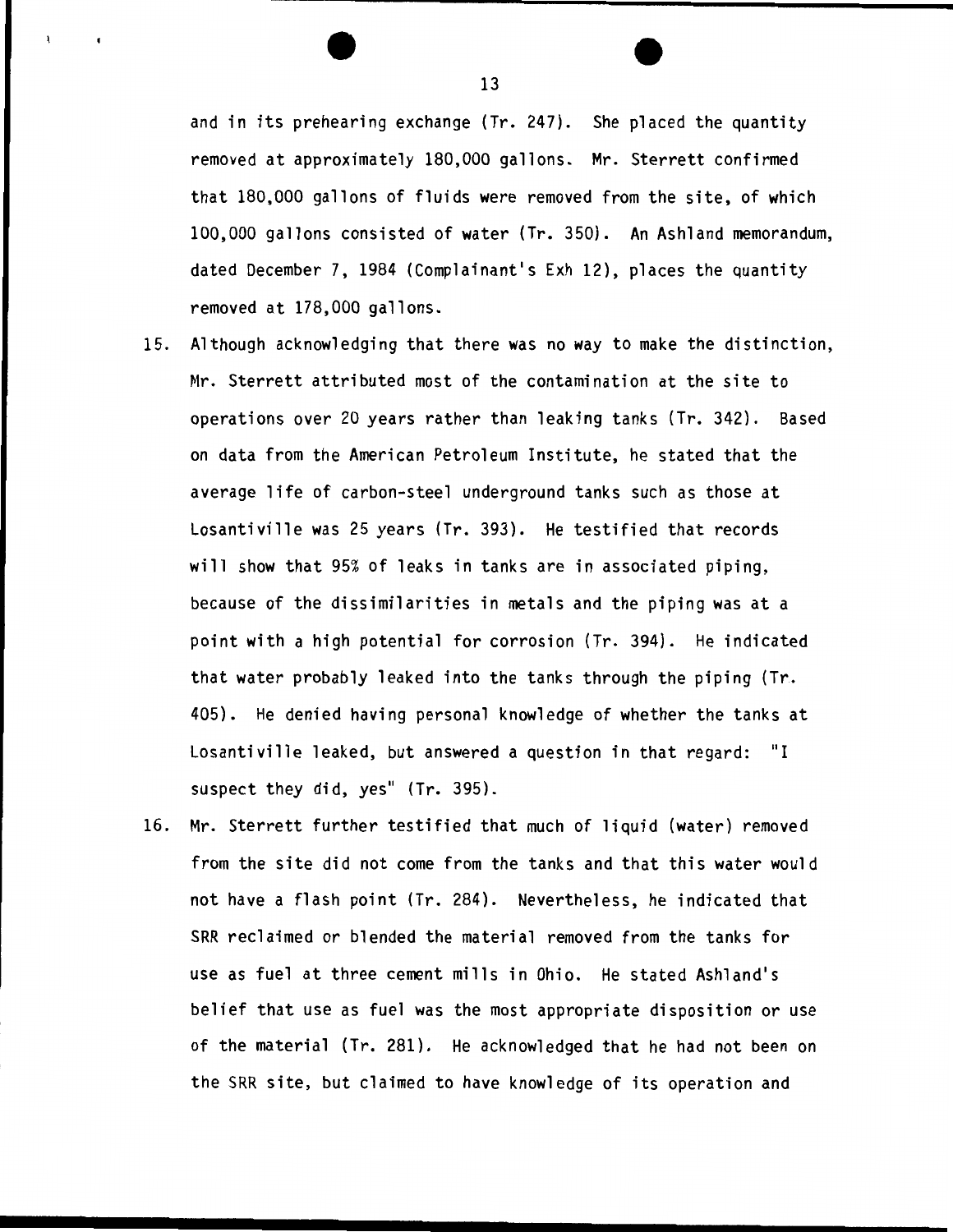asserted that use of the material as fuel was verified by flash points below 140° and BTU content of 18,000 to 20,000 per pound shown on chromatograms accompanying the manifests (Tr. 282, 286-87; Complainant's Exh 12). All of the chromatograms do not contain such information. Handwritten notations on those that do, however, show flash points ranging from 70° to 160°. Of the four chromatograms showing BTU content one is at 18,500, one at 19,000 and two are at 20,000. Presumably these figures are per pound. On crossexamination, Mr. Sterrett acknowledged that he could not state with certainty that all materials removed from Losantiville were used either as fuels or reclaimed solvents (Tr. 386). An Ashland memorandum, dated July 23, 1984, refers to the SRR estimate for removing the material and describes the material as consisting of contaminated water containing flammables, chlorinated waste, nonchlorinated waste and contaminated water (Complainant's Exh 12). The memorandum states that the material will be transported by SRR to its West Carrollton, Ohio facility for decanting and that eventual disposal will be either by incineration or deep well injection. Mr. Sterrett discounted this memorandum, attributing it to speculation prior to entering into a contract with SRR (Tr. 400-01).

17. Mr. Sterrett explained Ashland's reasons for proceeding with removal of the tanks and materials therein at the Losantiville site without a closure plan. He said that the tanks were considered product tanks and that there was no indication that anyone [regulatory body or agency] had authority over the tanks (Tr. 352, 360). He said it was unclear whether the Part 265 Interim Status Standards applied to underground hazardous waste tanks, but opined that they did not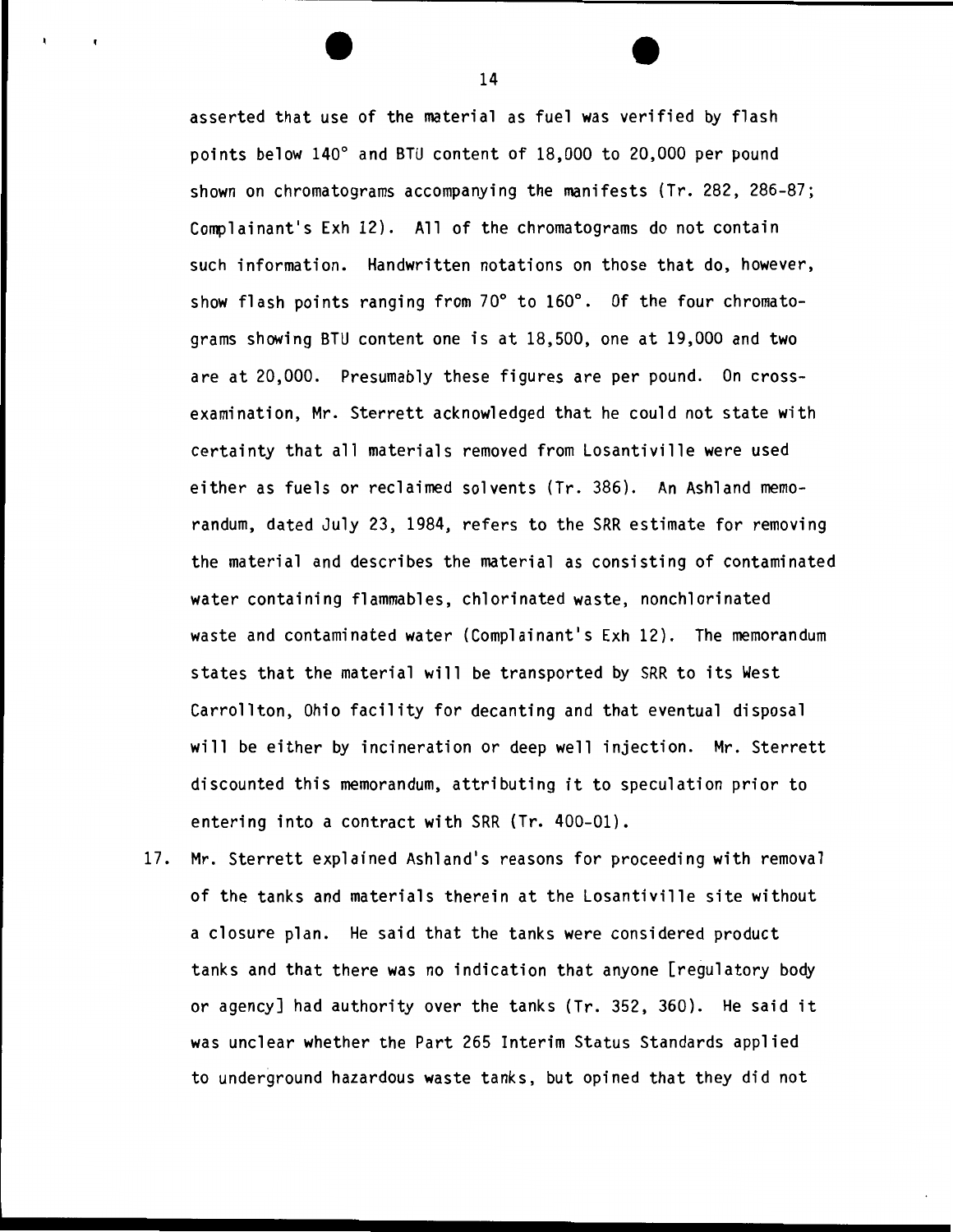(Tr. 344). He pointed out that§ 264.190 provides that the regulations in that Subpart were not applicable to hazardous wastes in underground tanks<sup>7/</sup> and that it wasn't until the Hazardous and Solid Waste Amendments of 1984 that EPA's authority over such tanks was made clear (Tr. 343-44). According to Mr. Sterrett, removal of the tanks and materials was conducted in a reasonable manner with due attention to all [environmental] factors (Tr. 352). He testified that Ashland had been removing underground tanks at other facilities for several years and that he was unaware of any other action Ashland could have taken to remeqy the situation with respect to material removal (Tr. 351). He said that the object of Ashland's activities was to remove problem materials as soon as possible and pointed out that Ashland•s Part B application for its Evendale facility had been on file for two years without a permit being issued (Tr. 361, 367).

18. On November 29, 1984, a meeting was held at the district offices of Ohio EPA in Dayton with representatives of Ashland (Tr. 33, 34). Concerns as to contamination at the Losantiville site were expressed and Ashland was directed to prevent surface runoff from entering the stormwater sewer and requested to submit a plan for the assessment of soil and groundwater contamination. Ashland constructed an earthen dike to prevent surface flow into the storm drain (Tr. 36). Ashland employed the consulting firm of T.M. Gates, Inc. to develop a plan for

*<sup>71</sup>* This is accurate with the qualification that the tanks cannot be entered for underground inspection. Subpart J, applicable to tanks, was added to the Part 264 standards in 1981 (46 FR 2867, January 12, 1981). The preamble made it clear that the reason for the exemption as to underground tanks that could not be entered for inspection was that EPA was considering a complete ban on the storage or treatment of hazardous waste in such tanks  $(1d. at 2831).$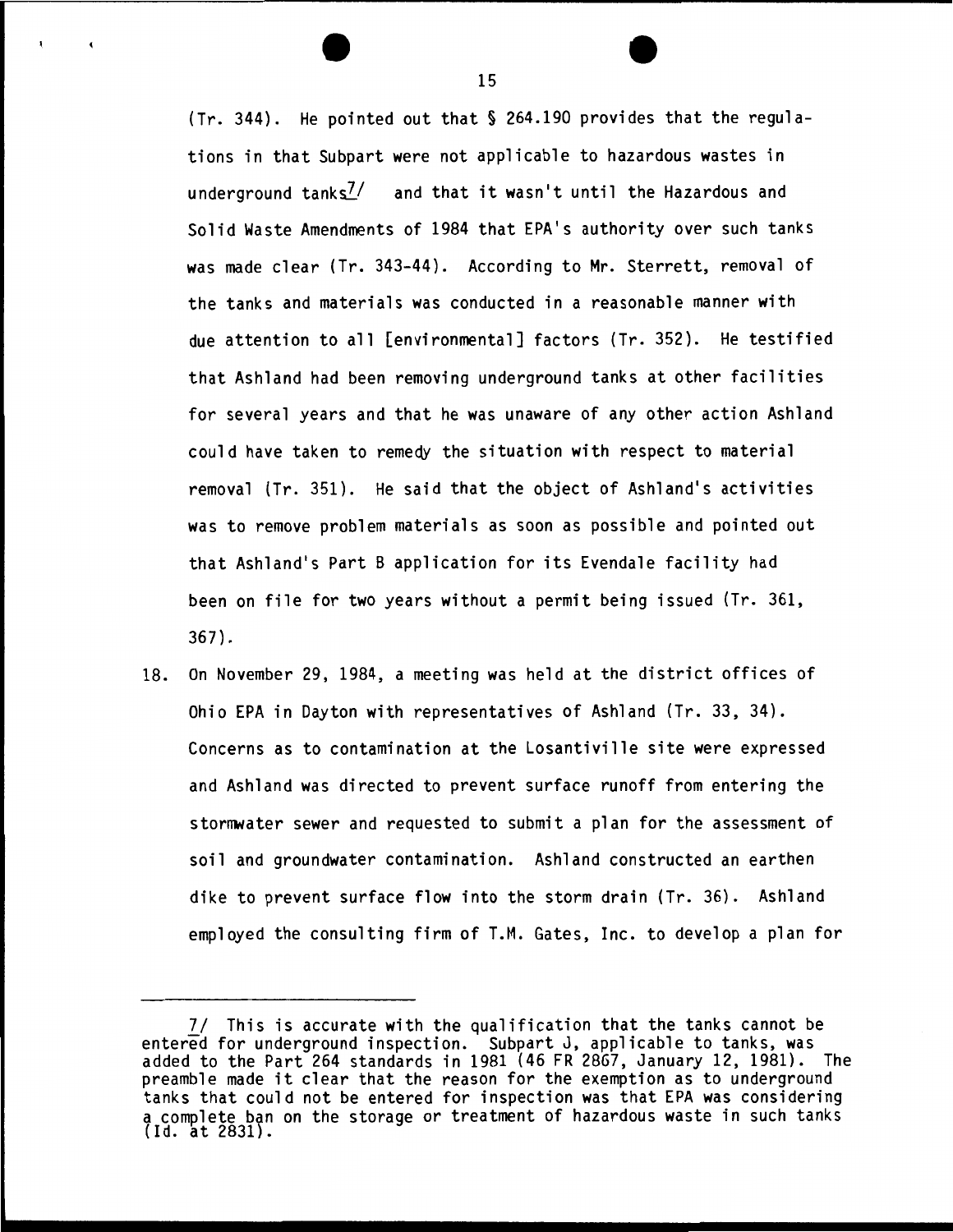the assessment of site contamination, which under date of December 11, 1984, submitted a Hydrologic Investigation Plan to Ohio EPA (Respondent's Exh 16). The stated purposes of the plan were to "1) [d]elineate the nature, magnitude, horizontal and vertical extent and geometry of groundwater contamination, if it exists" and "2) [i]f necessary, develop an environmentally sound, technically feasible, and cost effective remedial approach to mitigate potential adverse impacts to the surrounding environs." The plan assumed that there would be six, 15 to 25 foot test borings and one well cluster consisting of borings approximately 25', 75' and 190' deep, to the top of the water table, bottom of clay aquitard and the potentiometric surface of deep sand and gravel aquifer, respectively. Soil and water samples were to be tested for, inter alia, volatile organic compounds and oil and grease. By letter, dated January 7, 1985, OEPA commented on the plan and included a stipulation that all site work was to be accomplished with a representative of OEPA present (Respondent's Exh 2).

19. On August 15, 1985, T.M. Gates, Inc. (TMG) submitted to OEPA a draft "Summary of Hydrologic Investigation and Recommendation of Remedial Plan, Losantiville Avenue Plant, Ashland Chemical Company," (Respondent's Exh 16). OEPA acknowledged receipt of the report under date of November 1, 1985 (Respondent's Exh 2), stating that on-site disposal of contaminated soil was not acceptable and that other alternatives must be presented. OEPA stated the belief that data gaps exist in information necessary to accurately characterize the underlying geology and potential for off-site contaminant migration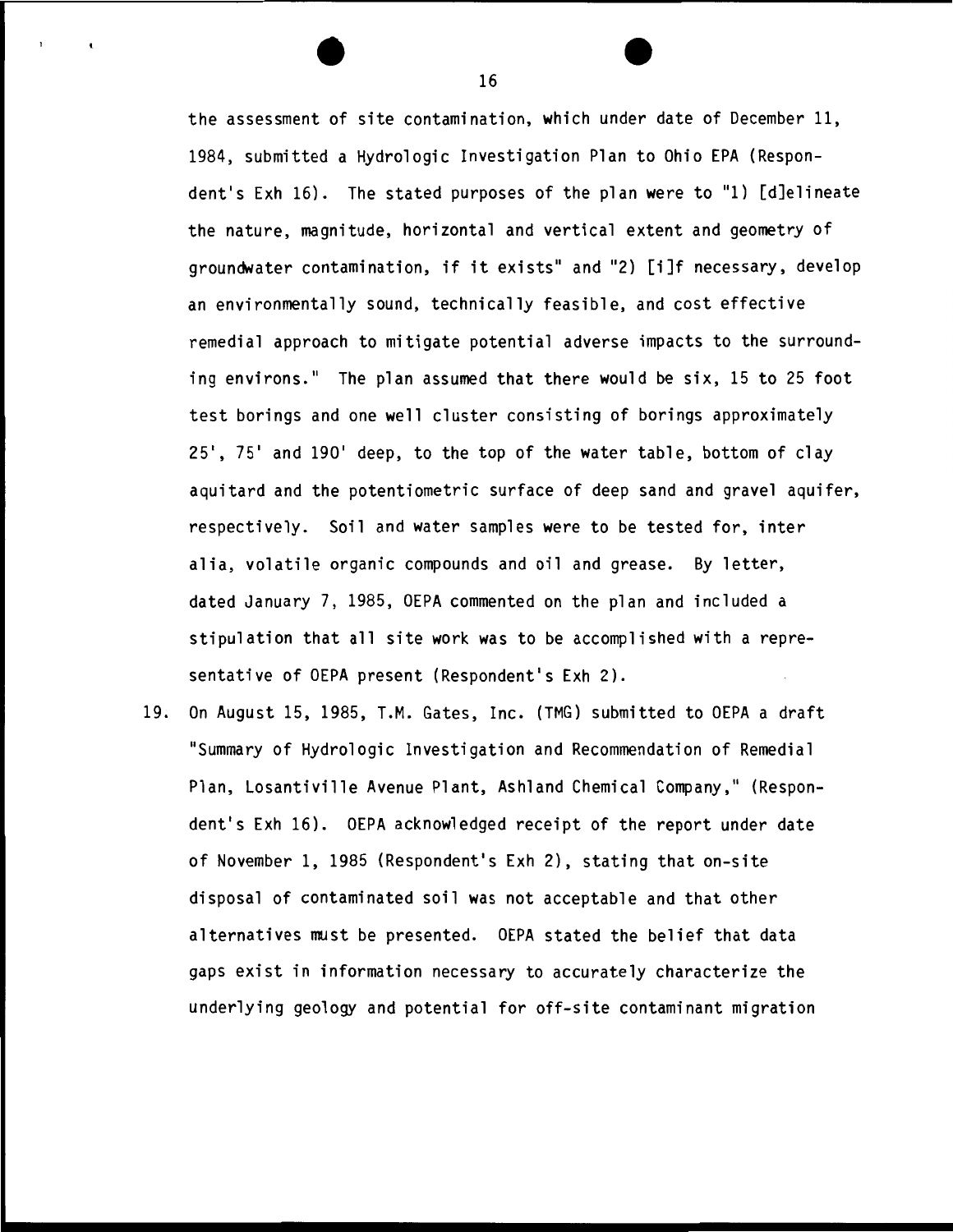and that additional characterization by continued site evaluation was needed. After a meeting at the OEPA district office with representatives of Ashland and its consultant, Dr. Todd Gates, on November 14, 1985, wherein it appeared that remedial activities at the site were restricted by saturated conditions, it was agreed that an interceptor trench/sump system would be installed on at least two sides of the site (OEPA letter, dated November 25, 1985, Respondent's Exh 2). Collected liquids were to be treated on site and discharged to the sanitary sewer with the approval of the Metropolitan Sewer District. OEPA also requested installation of an off-site monitoring well to the southwest of the Ashland property. TMG submitted revisions to its remedial plan on February 20 and March 10, 1986 (Respondent's Exh 16).

20. A total of eight monitoring wells were drilled on the property and one (MW-7) was drilled to the southwest of the property line (Tr. 42; Plot Plan, Respondent's Exh 7). Mr. Hines testified that samplings from these wells revealed some level of contamination from each well on the site (Tr. 35, 36). He characterized contamination in the majority of the shallow wells as significant and that in the deeper wells as of low levels. Contaminants referred to included some of the solvents found in surface sampling. The off-site well (MW-7) had low levels of similar contaminants (Tr. 46). Mr. Hines opined that the contamination came from material that was in the tanks (Tr. 41). He acknowledged, however, that most of the wells were to the north of the area where the underground tanks had been located (Tr. 44, 45). Ashland's consultant, Dr. Todd Gates, distinguished water table and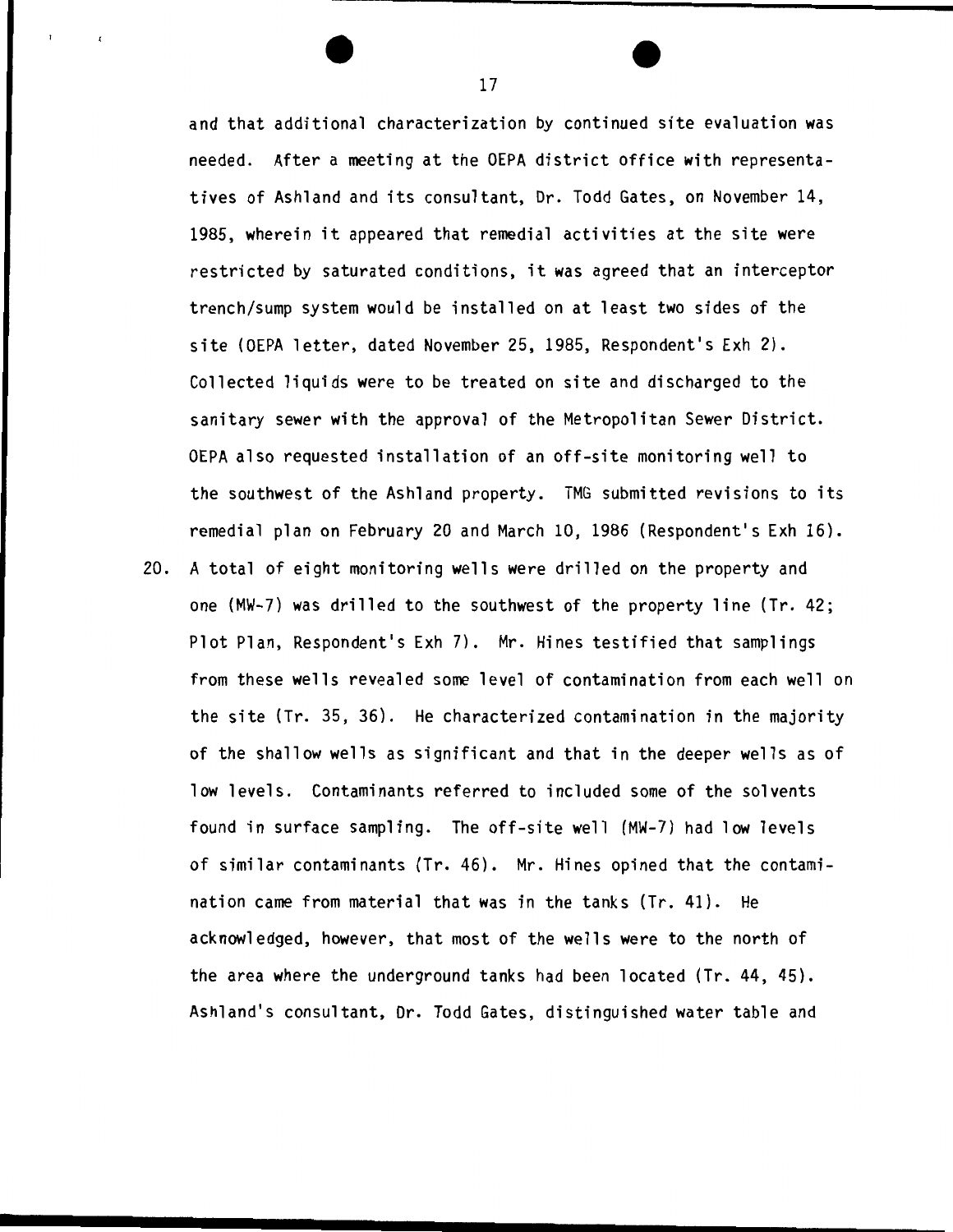perched water groundwater flows, asserting that the former were most likely to the west of the site while the latter were to the northwest (Tr. 470-71).

21. Cross-sections of the Losantiville Road area, referred to as Mill Creek Valley, indicate that the Ashland site is underlain by approximately 90 feet of silty clay and clayey silt (Respondent's Exh's 8, 9 & 10). The cross-sections, apparently based on soil borings from drilling monitoring wells, show limited areas of silty/clayey sand. Beneath these materials is a shale bedrock. According to Dr. Gates, the layers other than silty clay are of a discontinuous nature and relatively limited in extent (Tr. 434). He testified that contaminants from the site are confined within this silty-clay, clay silt layer with very little potential for migration either horizontally or vertically (Tr. 437). He described the shale bedrock underlying the mentioned materials as having appreciable thickness and low permeability. He was therefore of the opinion that there was little likelihood contamination from the site would have any significant impact on the surrounding environs, particularly groundwater. The TMG report concludes that the site should be regarded as consisting of entrapped perched water lenses and layers in which negligible contaminant movement occurs and conditions are virtually stagnant (ld. at 42). A generalized cross-section of Mill Creek Valley (Respondent's Exh 11) indicates the uppermost layer at the Losantiville site consists of clay. Dr. Gates referred to this material as "till," consisting of a heterogenous mixture of clay having scattered stringers of sand and gravel (Tr. 439). The water bearing characteristics of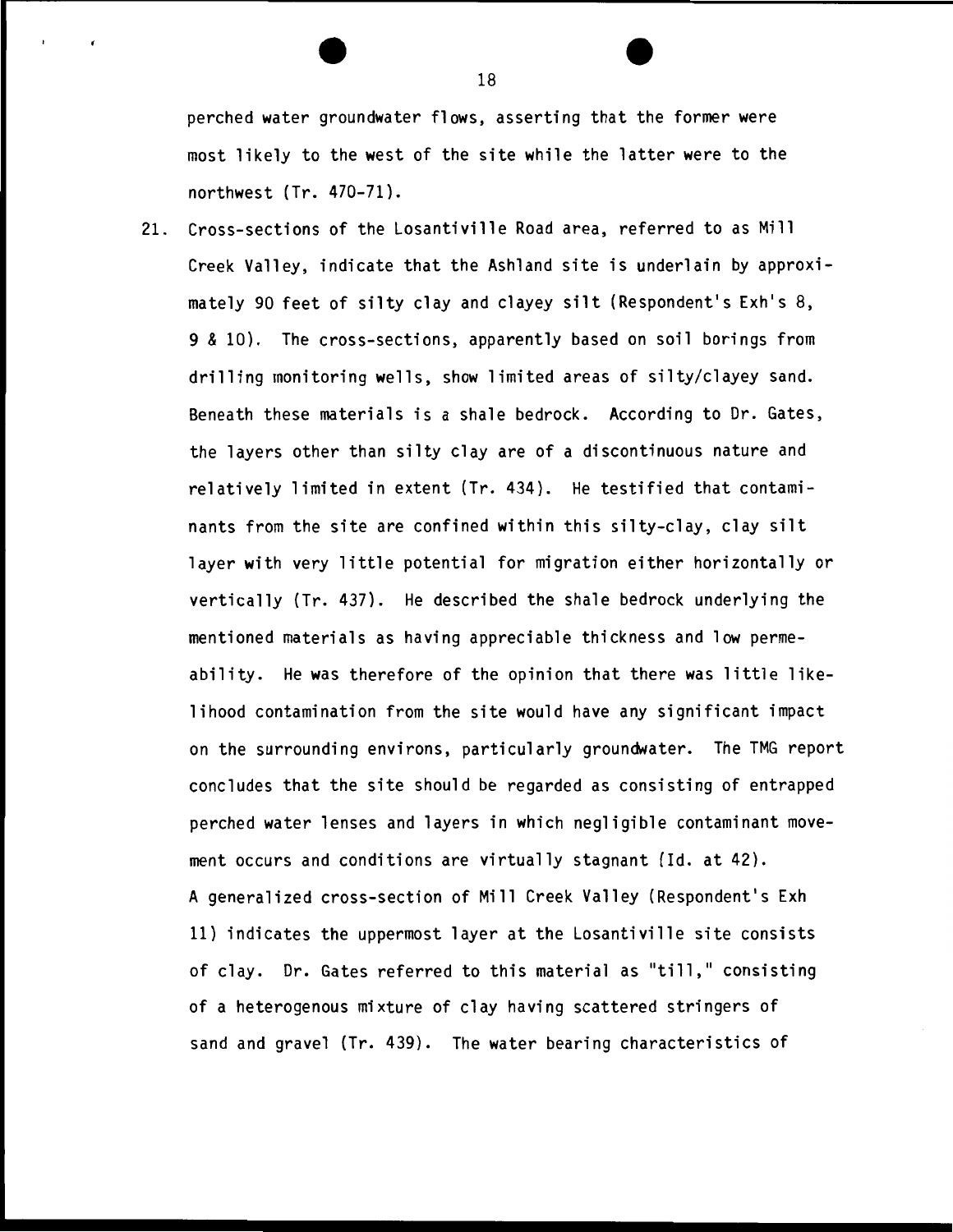till are described as "meager supplies from the drift in upland areas." (Tr. 456; Respondent's Exh 12). Under cross-examination. Dr. Gates explained that the overall composition of till was heterogeneous. but that the vast bulk of the material consisted of fine grains. so that the permeability of the material was low (Tr. 459-60). He acknowledged that he had used literature values for permeability rather than measurements or tests at the site (Tr. 461-62). He defended this practice upon the ground that there was no need to "reinvent the wheel" and insisted that permeability coefficients shown in the TMG report (Respondent's Exh 16 at 25. 26) were very conservative (Tr. 462. 465-66).

22. A summary of analytical results of samples from the monitoring wells is in evidence (Respondent's Exh 14). The samples were taken on March 20. 1985. April 2. 1986 and September 16. 1986. except for the off-site well (MW-7). which was sampled on only the latter two dates. Dr. Gates characterized the results from MW-1. in the southwest corner of the site and the area where above-ground chemical storage tanks had been located. as showing elevated concentrations of a variety of contaminants [VOC's] (Tr. 441). Although he pointed out that the concentrations declined along the western portion of the property. particularly at MW-3 in the northwest corner. he acknowledged that these contaminant levels would be considered significant under almost anybody's definition of the term. Referring to MW-5 and 6 in the southeastern and northeastern portions of the site. respectively. he stated that contaminant concentrations had dropped. but might be considered significant at MW-5 even though VOC's were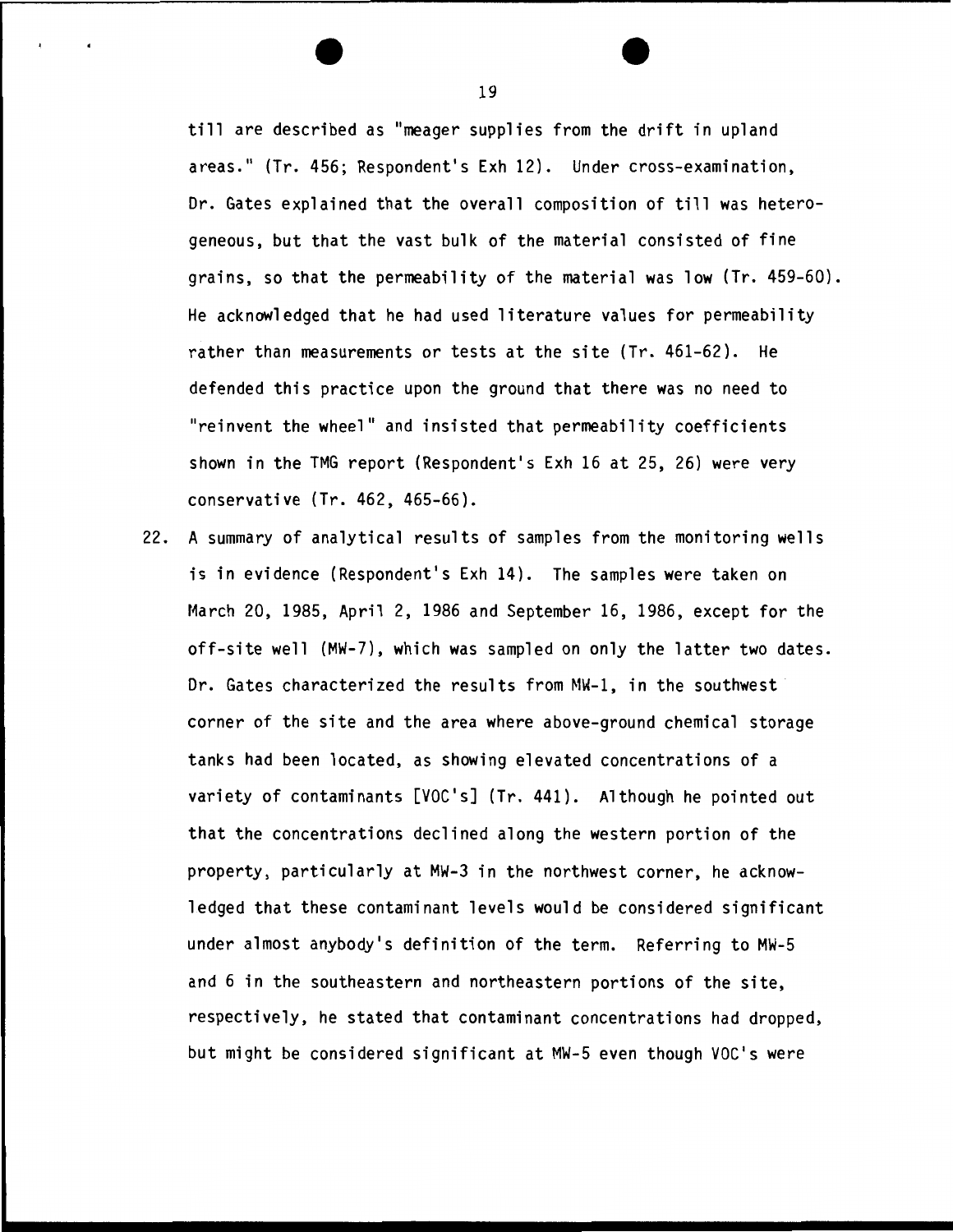less than one ppm (Tr. 442). He emphasized that contaminant levels decreased significantly with depth (Tr. 446). As to MW-7, the offsite well, Dr. Gates characterized the contamination as very low, ranging from a few parts per billion {ppb) to below the detection limit of .01 ppb {Tr. 443). He questioned whether such low analytical results were repeatable, because of the ubiquitous nature of many of the chemicals and the possibility of contamination of the samples. In any event, he was of the opinion that it was unlikely such low concentrations would have any environmental significance {Tr. 445). He pointed out that some of the VOC's shown on Exhibit 14 would not have occurred in Ashland's product line, but could be degradation products therefrom (Tr. 448). He emphasized that degradation products are indicative of a relatively long-past history (Tr. 449).

23. Respondent's Exhibit 13 shows the results of soil analyses for Monitoring Wells Nos. 1, 2C, 3, 4 and 5 at the Losantiville site. The exhibit shows the results of samples taken at the surface and at depths of from 3.5' to 5.0' at the mentioned wells. All samples showed oil and grease concentrations ranging from a surface concentration low of 425 mg/kg at MW-5 to a surface concentration high of 3230 mg/kg at HW-1 and from a low of 365 mg/kg at MW-2C to a high of 1370 mg/k at MW-3 at the 3.5' to 5.0' depth. The vast majority of VOC's were reported as "not detected." Alkylbenzenes {13000 ug/kg), methyl ethyl propyl benzene {5800 ug/kg) and xylene {1800 ug/kg) were reported at the 3.5' to 5.0' depth at MW-2C. Substantially smaller quantities of these chemicals were reported at both the surface and subsurface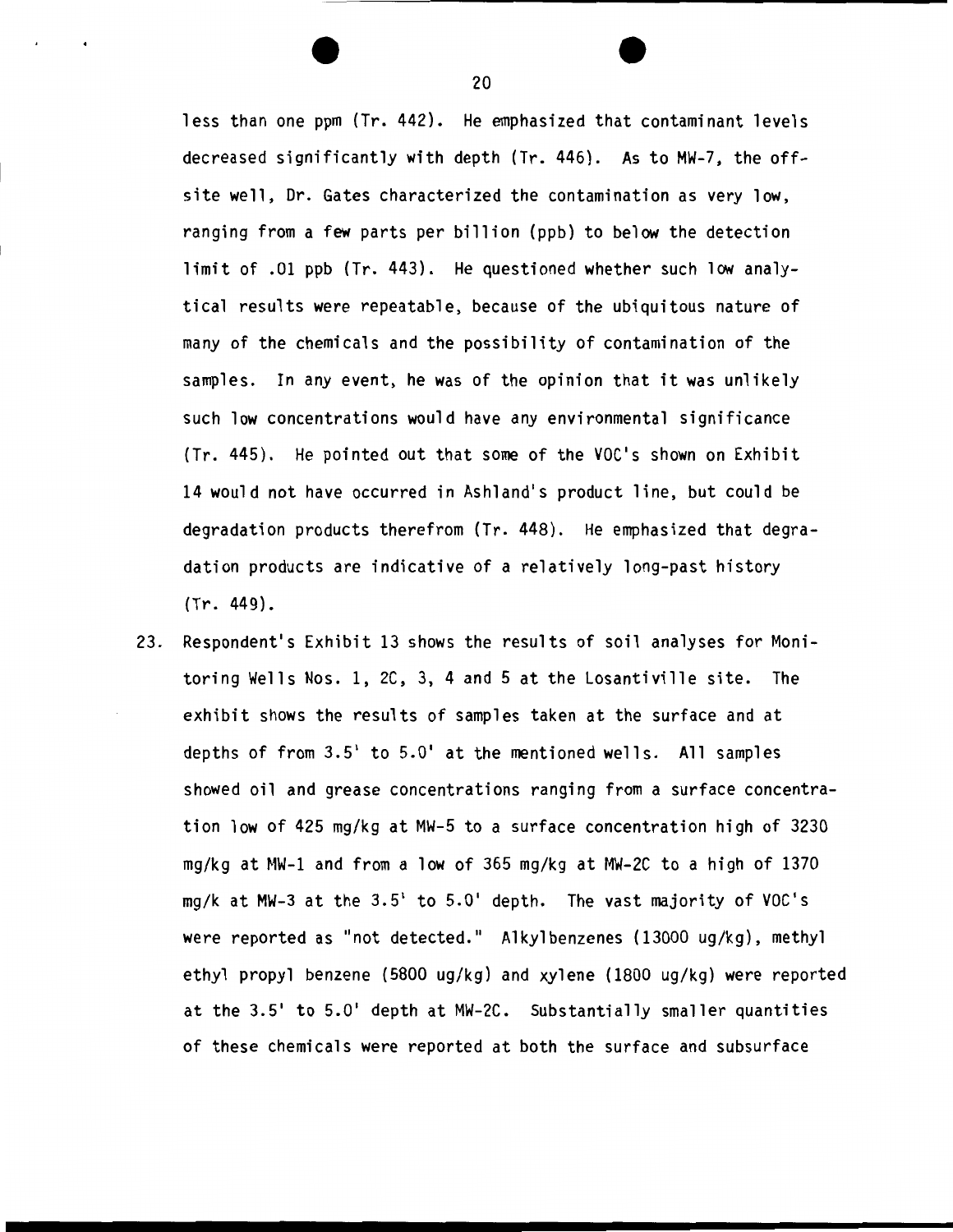of MW-4 and minute quantities of the former two chemicals (182 ug/k and 125 ug/k, respectively) were reported on the surface at MW-5.

- 24. According to Dr. Gates, the most significant aspect of the results shown on Exhibit 13 is that no detectable VOC's were found in the southwest corner of the property (MW-1), where because of topographical and hydraulic gradients most of these contaminants would likely have flowed (Tr. 450-51). Although he noted the variations in oil and grease concentrations, he attributed the variations at least partially to drive-through truck traffic and opined that the concentrations did not have much to do with the site in general. Based on the geologic environment at Losantiville, he concluded that the likelihood of exposure to hazardous waste was extremely limited (Tr. 452-53).
- 25. Mr. James Brossman, Chief of the Ohio-Minnesota RCRA Enforcement Unit for EPA Region V, who qualified as an expert in geology, questioned whether several of the conclusions in the T.M. Gates Remedial Plan (Respondent's Exh 16) were supported by data presented (Tr. 495-97). Specifically, he contended that the sampling interval of oneand-a-half feet for every five feet of depth was too sparse and that there should have been direct measurement of soil permeability (Tr. 498-99). He asserted that without such data, he would not be comfortable with the conclusion the site was underlain by materials having essentially uniform permeability (499). He further contended that a grain size analysis should have been performed in order to adequately characterize the soils and pointed out that water levels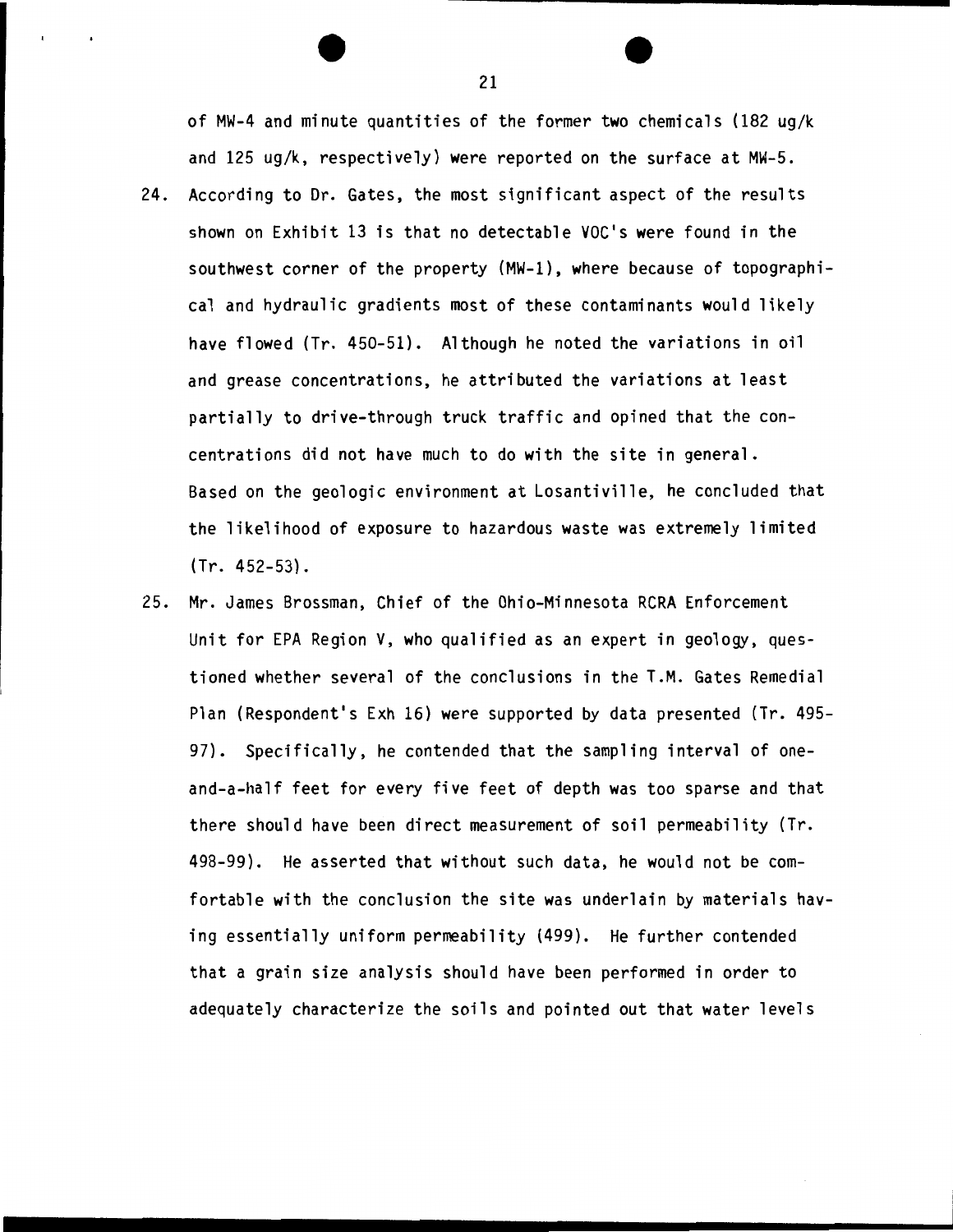in the monitoring wells appeared to rise or fall in concert, indicating the likelihood of hydraulic continuity. Referring to the cluster of wells at the west central area of the site (MW-2A, -2B and -2C), he stated that the water level in the shallower well was considerably higher than in the deeper wells, indicating the potential for a downward gradient or movement (Tr. 502-03).

26. Mr . Brossman alluded to the well log for MW-2A (Appendix A, Respondent's Exh 16) as indicating chemical odors from 13.5 feet to 23.5 feet and was critical of the fact soil sampling ended at five feet (Tr. 503). He also referred to studies to the effect that many organic solvents cause a shrinkage in clay particles, creating what he referred as "secondary permeability" and allowing an increase in contaminant migration (Tr. 504). In Mr. Brossman's opinion, there was evidence of groundwater contamination and of migration of that contamination (Tr. 506-07). He criticized the location of MW-7, which was drilled to the west of the southwest corner of the Ashland property, for the reason groundwater flow was to the northwest and contamination migrating off-site would not show in this well. $\frac{8}{1}$ He testified that based on data presented he didn't know whether there was sand and gravel under the site, because only one boring, MW-2C, went down to shale bedrock and that had a 60' gap where there was no sample recovery (Tr. 509). Based on comparisons of soil and water analyses at MW-1, MW-2 and MW-4 as indicated in Respondent's Exhibits 13 and 14, Mr. Brossman opined that there was no demonstrated correlation between site contamination and surface

<sup>8/</sup> Tr. 508. The record reflects that this well was installed in the specified location at the instance of OEPA (finding 19).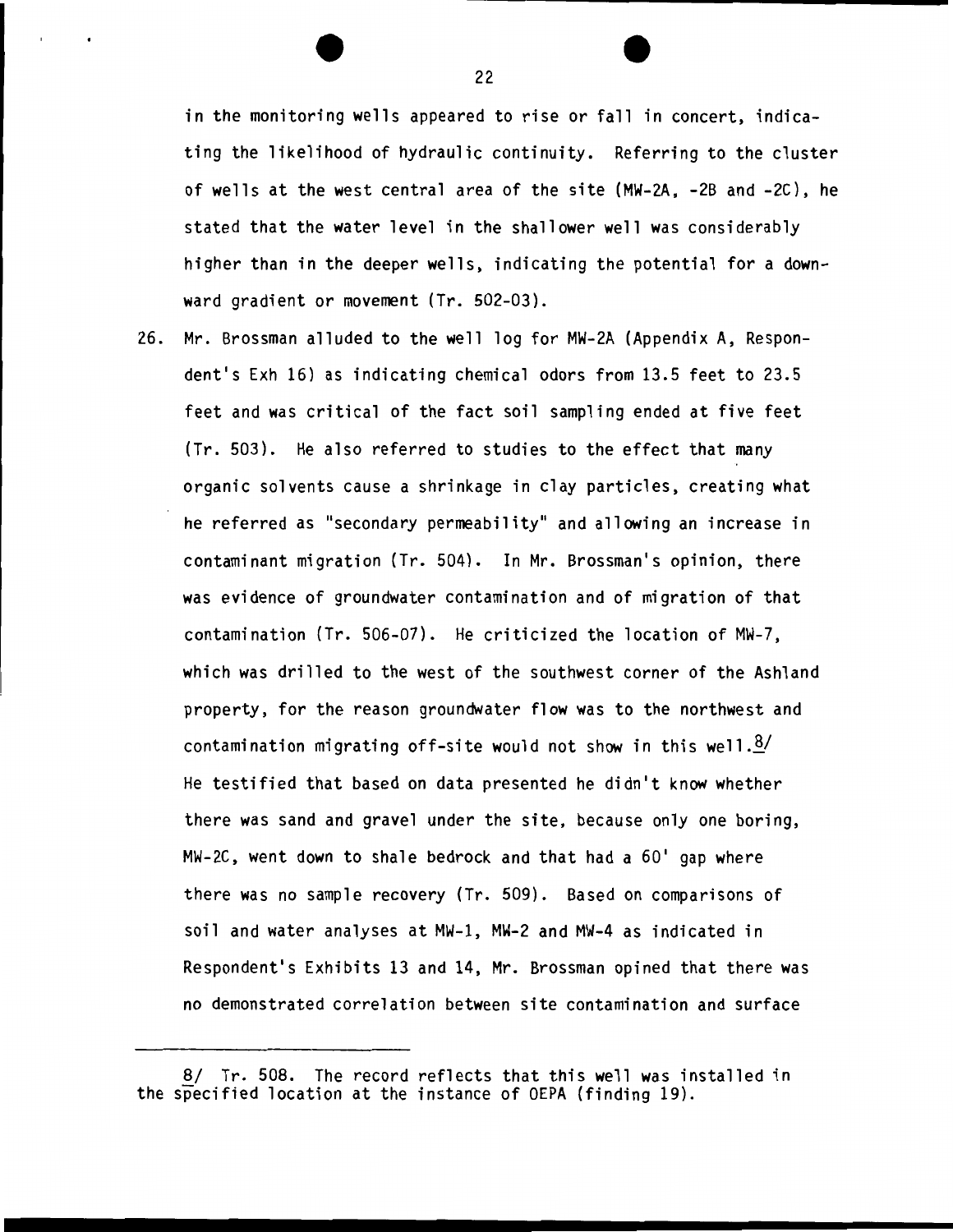spillage (Tr. 513-16). To him, this meant that contaminated groundwater was migrating. On cross-examination, he acknowledged that he had never visited the Losantiville site or done any [geologic] work in the immediate Cincinnati area {Tr. 516-18). He further acknowledged that he had not studied the Gate's remedial plan in any detail.

- 27. An affidavit, dated July 31, 1986, by Mr. William R. Gruber, District Manager for Ashland, attributes the error as to the address and ID number on the manifests used to ship materials from Losantiville to SRR (Respondent's Exh 1). The affidavit explains that SRR has done extensive business with Ashland at the Glendale-Milford Road facility and that Ashland personnel overlooked this error when signing the manifests prepared by SRR. This is at least understandable as Ashland has not had any employees stationed at Losantiville since the site was closed. Mr. Sterrett testified that purchase orders to SRR called for services at the Losantiville facility (Tr. 319). Although the purchase orders are not in the record, this is confirmed by correspondence from SRR prior and subsequent to removal of the material (letters, dated August 27 and November 21, 1984, Complainant<sup> $\frac{1}{5}$ </sup> Exh  $12$ ).
- 28. Ms. Catherine McCord explained Complainant's reasons for considering the materials at Losantiville to be hazardous wastes. She testified that based on information furnished U.S. EPA, source or sources not identified, some materials were left in the product tanks at the time the facility was closed in late 1980 (Tr. 101). She described these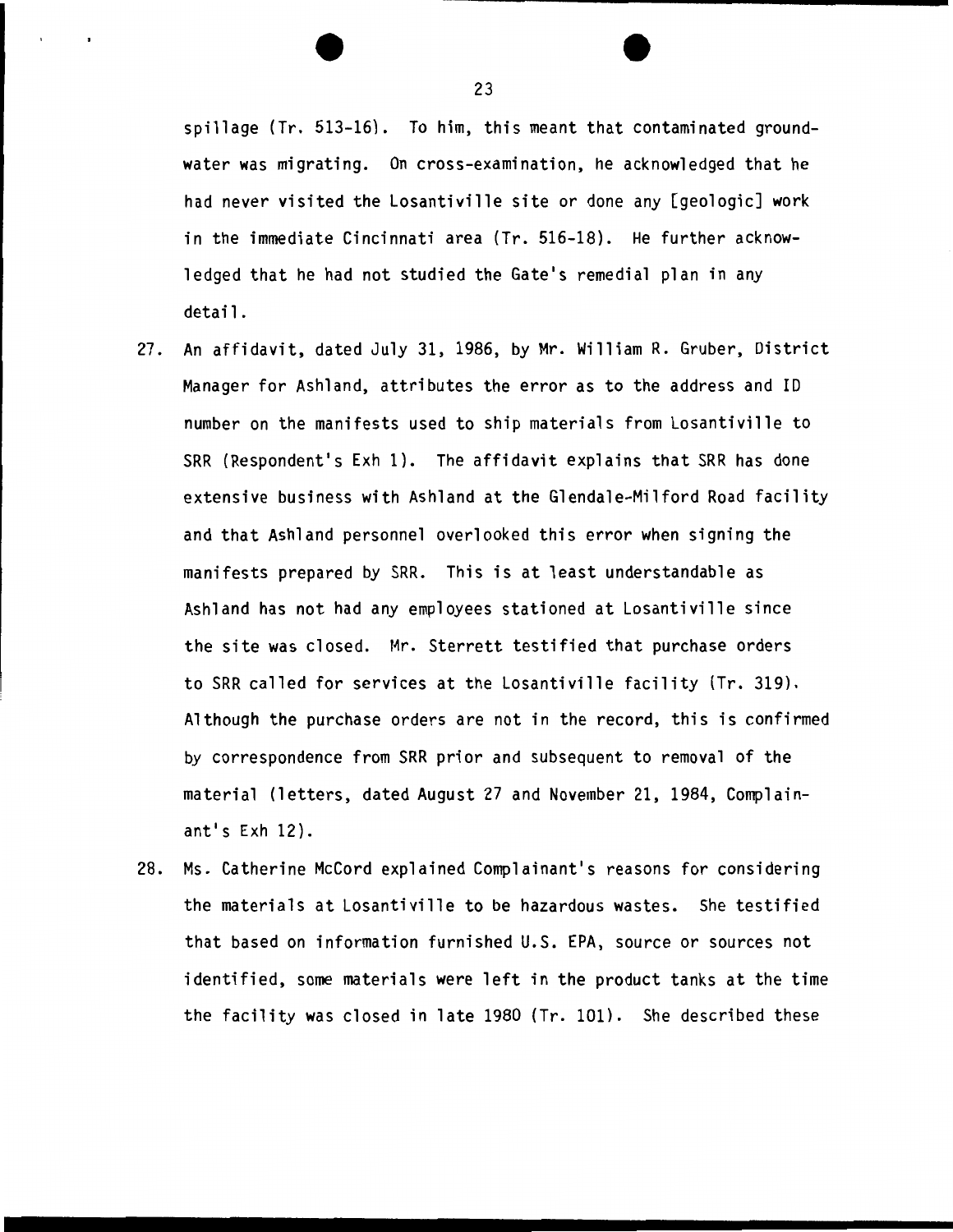materials as not easily pumpable and as including "heels," i.e., solids that drop out of liquids or chemical products over the years. She stated that Ashland indicated, to whom not stated, that an attempt was made to pump all of the tanks, but that only easily pumpable materials were removed {Tr. 102). Regarding Tank Nos. 19 and 20, Ms. McCord asserted that these tanks contained materials which had been accumulated in drums at the time of the closing and that the sources of these materials were overfill and spillage from drum filling operations and solvents used for flushing common pumping lines. In her opinion, material that remained in the underground tanks, material that was spilled during drumming operations and line flush were all hazardous wastes. She described the material remaining in the underground tanks, other than Nos. 19 and 20, as "U" wastes, the line flushing material as spent solvents or an "F" waste and the collected overfill and spillage from drumming operations as a "U" waste, i.e., a discarded or off-specification commercial chemical product {Tr. 103). According to Ms. McCord, material remaining in the balance of the tanks became a regulated hazardous waste 90 days after the plant closed, the line flushing material became a waste as it exited the common lines and the spillage or overfill became a waste at the time it was spilled {Tr. 104-05). She justified her contention that material remaining in tanks, other than Nos. 19 & 20, were abandoned when Losantiville was closed by reference to the ultimate disposition of the materials {Tr. 126, 225). She further contended that the materials were disposed of when the tanks leaked and supported this allegation by reference to the age of the tanks,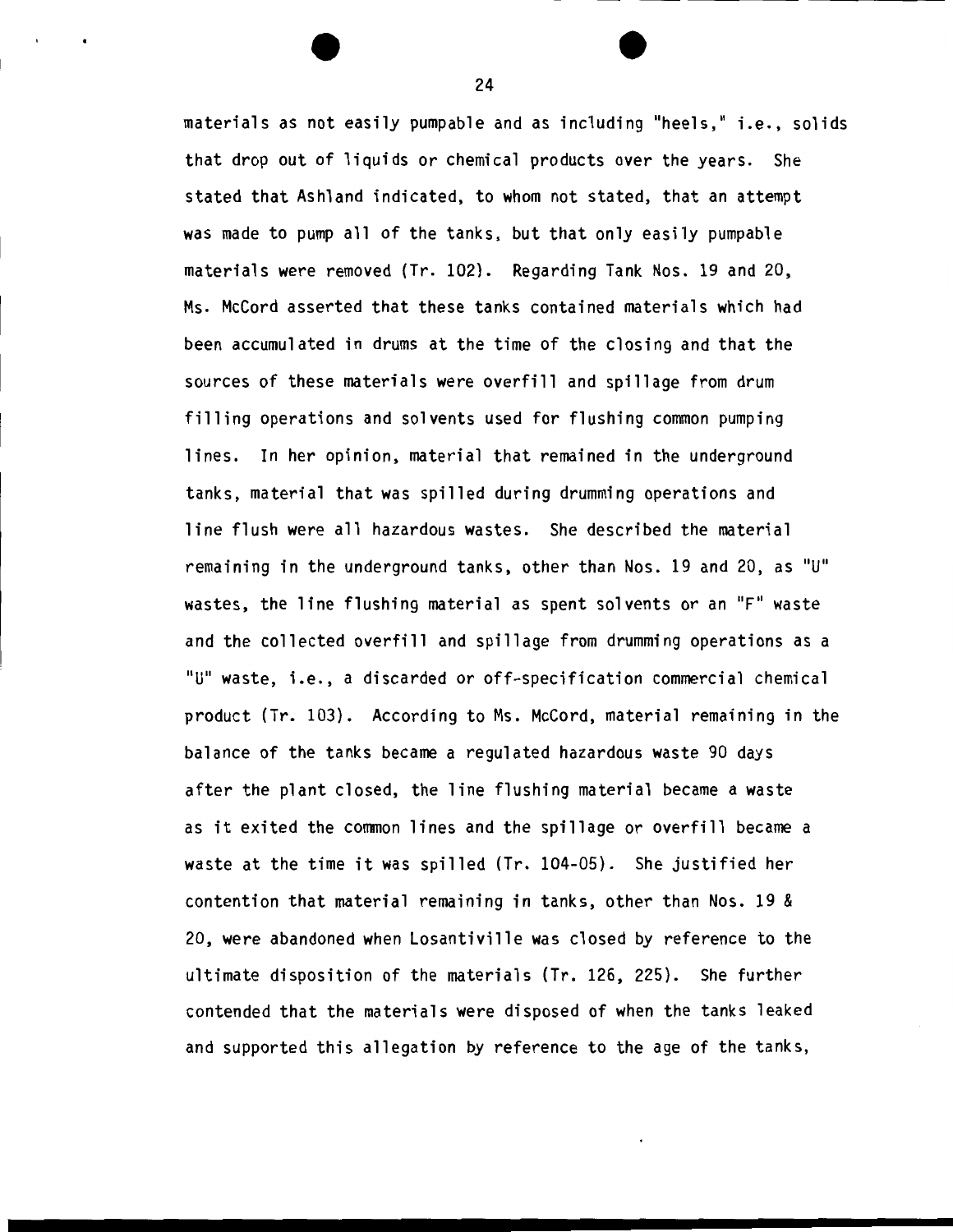the amounts of water in the tanks, making it logical to assume materials could also leak out, OEPA analyses of surface and monitoring well samples and the sheens on surface ponding observed by OEPA inspectors at the time of the November 13 inspection (Tr. 225- 27).

29. Although Ms. McCord did not calculate the proposed penalties in this case, she testified that she was familiar with the basis of the calculation (Tr. 69). For this purpose, the Final RCRA Civil Penalty Policy was utilized (Complainant's Exh 18). The policy employs a matrix having a horizontal axis, extent of deviation from requirement, and a vertical axis, potential for harm. Each axis is subdivided into major, moderate and minor categories resulting in cells containing penalty amounts up to the statutory maximum of \$25,000 per day. In this instance, the potential for harm resulting from the incorrect identification number and address on the hazardous waste manifests was regarded as moderate and the extent of deviation as major, leading to a penalty range of from \$15,000 to \$19,999. The midpoint was selected resulting in a proposed penalty of \$17,500 (Penalty Computation Worksheet, Complainant's Exh 17). The potential for harm and the extent of deviation were all regarded as major for the other three violations, operating without a permit, failure to submit a closure plan prior to commencing closure and failure to prevent releases of hazardous wastes to the environment. This resulted in a penalty range of \$20,000 to \$25,000 and, again the midpoint was chosen, resulting in a penalty of \$22,500 for each of the mentioned violations. The policy states that the potential for harm is to be determined by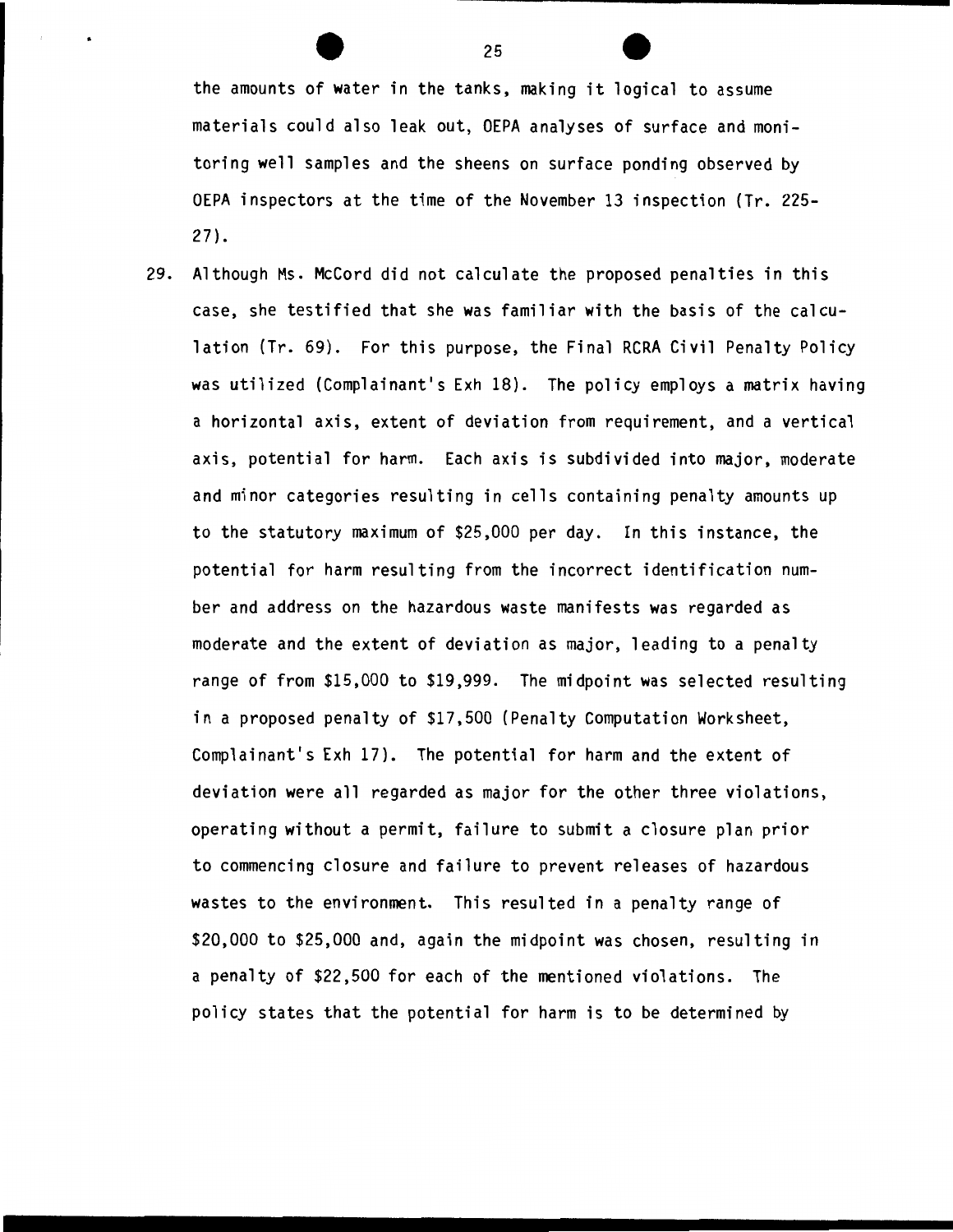"(t)he likelihood of exposure to hazardous waste posed by noncompliance, or the adverse effect noncompliance has on the statutory or regulatory purposes or procedures for implementing the RCRA program" (Id. at 6}. According to Ms. McCord, penalties for operating without a permit, using an incorrect identification number and address on the manifests and failure to submit a closure plan prior to commencing closure were more heavily weighted towards impact on the regulatory framework than on the likelihood of exposure to hazardous waste (Tr. 159}. The penalty justification for operating without a permit refers under potential for harm, however, to illegal underground tank storage where tanks have leaked (Complainant's Exh 17}. Under extent of deviation, the justification states that operating without a permit is a statutory as well as a regulatory violation. The justification for the major extent of deviation for the manifest violation states that the identity of the generator was hidden. The justification describes the potential for harm for the closure standard violation thusly: "[l]eaky underground storage tanks have been illegally removed and the removal process exposed the environment to solvents. In addition, an extensive cleanup is necessary to try to meet the closure performance standard." It is clear that the penalty for the fourth violation, failure to minimize releases to the environment was based on exposure, or the likelihood thereof, both as to potential for harm and extent of deviation from the requirements, because the penalty justification refers to contamination of the site under both categories.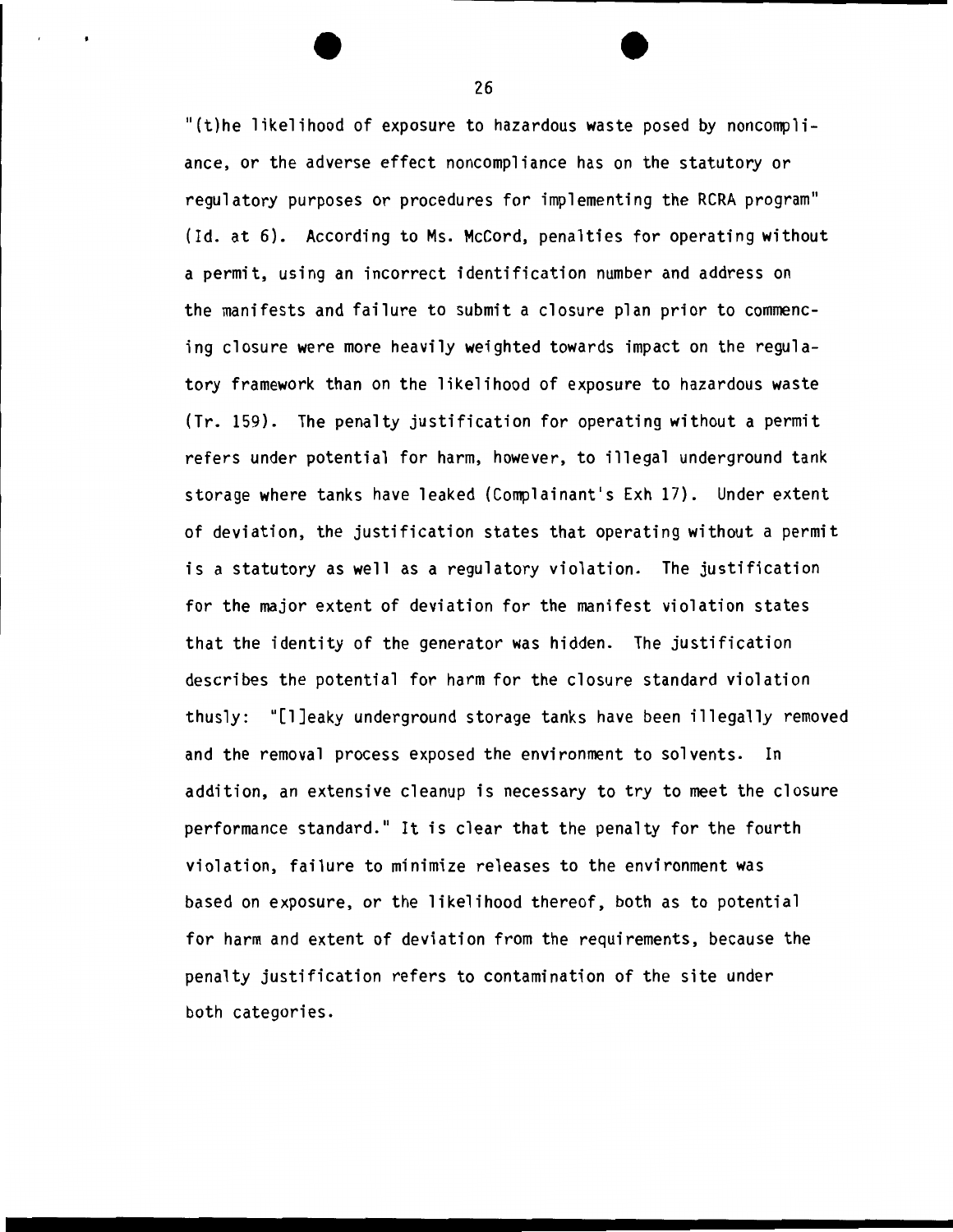#### C 0 N C L U S I 0 N S

- 1. Mixed solvents consisting of line flushings, off-specification materials and overfill stored in two tanks at Losantiville have not been shown to be solid or hazardous wastes prior to May of 1984.
- 2. The mixed solvents in the two tanks were contaminated with substantial quantities of water, contained an undetermined amount of low energy materials such as chlorinated solvents and Ashland has not carried its burden of demonstrating that after May 1984 the solvents were being accumulated or stored prior to beneficial use or re-use, i.e., use as fuel, in accordance with 40 CFR § 261.6 (1984).
- 3. Complainant hasn't shown that materials remaining in the tanks other than the two containing mixed solvents were abandoned prior to May 1984. Ashland concedes that the materials in these tanks were hazardous wastes after the materials were determined to be contaminated with water and as noted in Conclusion 2, Ashland has not carried its burden of demonstrating that after May 1984, the materials were being accumulated or stored for beneficial use as fuel.
- 4. Complainant hasn't shown by a preponderance of the evidence that leaks or discharges from the tanks occurred prior to the removal of the tanks from the site in November 1984 .

........................... \_\_\_\_\_\_\_\_\_\_\_\_\_\_\_\_\_\_ \_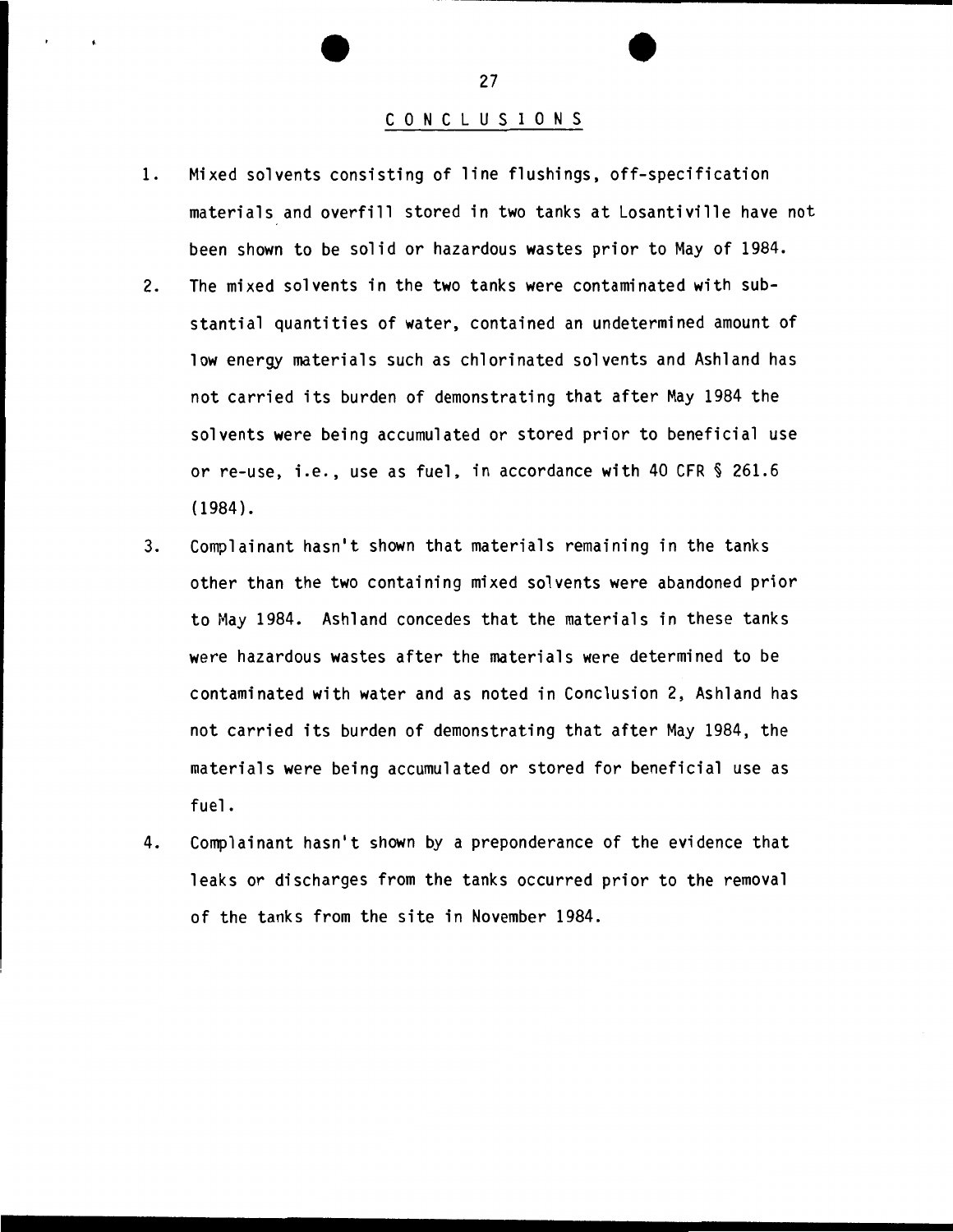- 5. The violations alleged in the complaint, that is, storing hazardous waste without having a permit,  $\frac{9}{2}$  commencing closure without having submitted a closure plan, failure to prevent releases of hazardous wastes and shipping hazardous wastes with an incorrect address and identification number have been established.
- 6. In imposing an \$85,000 penalty, Complainant failed to consider certain mitigating and other factors. An appropriate penalty is the sum of \$48,375.

### D I S C U S S I 0 N

Complainant contends that the mixed solvents resulting from line flushings stored at Losantiville are solid wastes, because the solvents were discarded, or being accumulated, stored or treated prior to being discarded within the meaning of 40 CFR  $\$  261.2(b) (1984). $\frac{10}{ }$  Complainant

10/ Brief at 8-10. Section 261.2 provides:

Definition of solid waste.

(a) A solid waste is any garbage, refuse, sludge or any other waste material which is not excluded under§ 261.4(a).

<sup>9/</sup> Although the charge is storing hazardous waste without having achieved interim status, it does not appear that Ashland was accumulating or storing hazardous waste on November 19, 1980, and accordingly, it could not thereafter qualify for interim status once it began storing such wastes for periods in excess of 90 days. This is because the hazardous waste facility was not in existence on November 19, 1980, and a permit for hazardous waste storage was required. See Regulation Interpretation Memorandum, November 3, 1981 {46 FR 60446, December 10, 1981). Because the basic charge is illegal storage of hazardous waste, the defense of which does not 'Concern the distinction between interim status and a permit, Ashland is not prejudiced by this fact and an amendment of the complaint<br>is not required.

<sup>{</sup>b) An "other waste material" is any solid, liquid, semisolid or contained gaseous material, resulting from industrial, commercial, mining or agricultural operations, or from community activities which: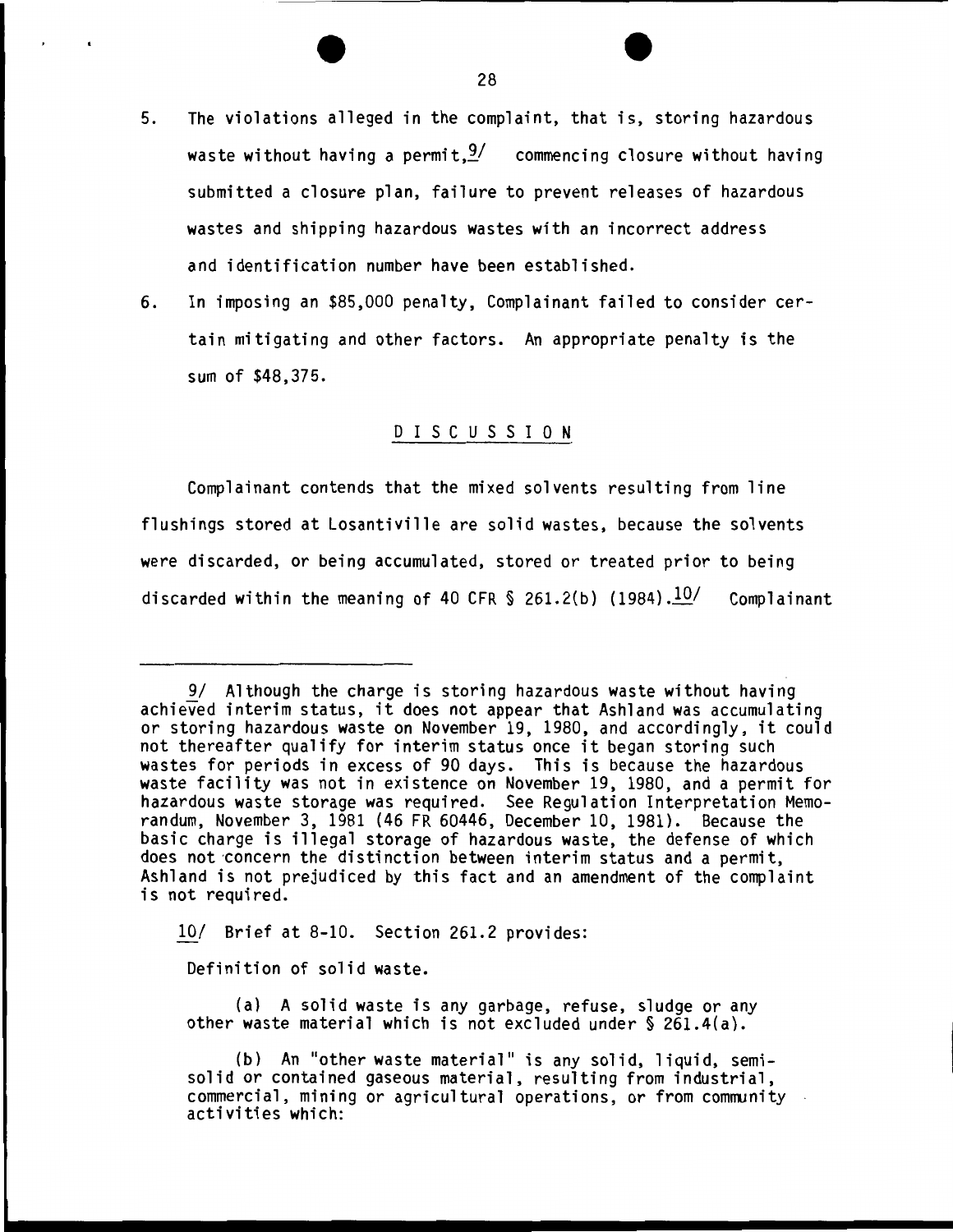further contends that the line flushings were discarded in three different ways by being burned or incinerated by SRR, disposed of by SRR by being discharged, deposited, injected, dumped or placed into or on land or water and disposed of by Ashland through leaks from the underground tanks. According to Complainant, the line flushings are spent materials from nonspecific sources and thus listed "F" wastes as set forth in 40 CFR § 261.31, because the solvents could no longer be used for their original intended purpose (Brief at 11, 12). Complainant alleges that line flushings were combined with off-specification material and what is referred to as "spillage" from drumming operations and that because

Footnote 10/ continued

(1) Is discarded or is being accumulated, stored or physically, chemically or biologically treated prior to being discarded; or

(2) Has served its original intended use and sometimes is discarded; or

(3) Is a manufacturing or mining byproduct and sometimes is discarded.

(c) A material is "discarded" if it is abandoned (and not used, re-used, reclaimed or recycled) by being:

(1) Disposed of; or

(2) Burned or incinerated, except where the material is being burned as a fuel for the purpose of recovering usable energy; or

(3) Physically, chemically, or biologically treated (other than burned or incinerated) in lieu of or prior to being disposed of.

(d) A material is "disposed of" if it is discharged, deposited, injected, dumped, spilled, leaked or placed into or on any land or water so that such material or any constituent thereof may enter the environment or be emitted into the air or discharged into ground or surface waters .

............................... \_\_\_\_\_\_\_\_\_\_\_\_\_\_ \_\_\_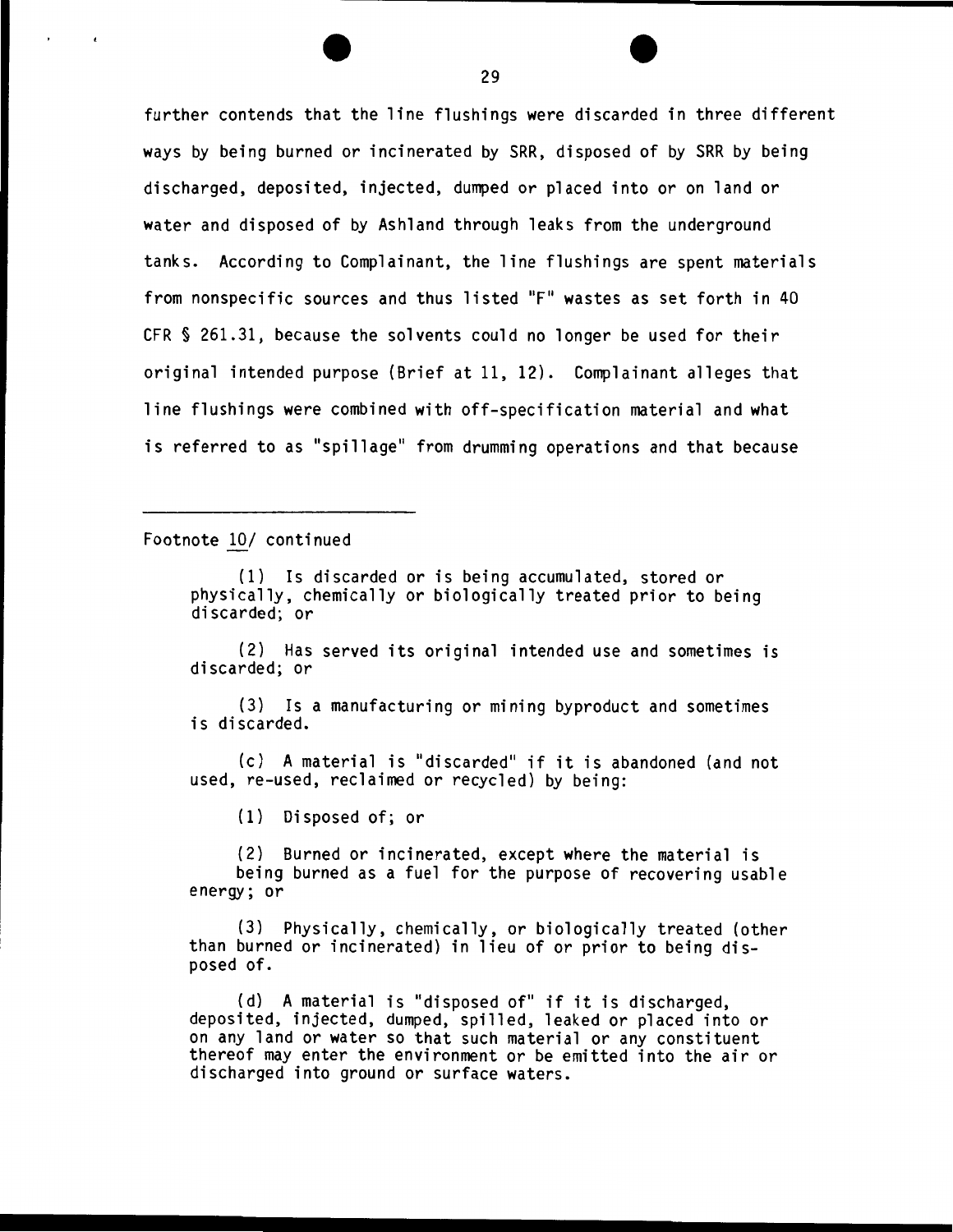of the "mixture rule," $\frac{11}{1}$  the entire contents of Tank Nos. 19 and 20 were listed hazardous wastes.

According to Ashland, proper analysis requires that the storage of mixed solvents at Losantiville be separated into the period prior to the time (May 1984} the tanks were determined to be contaminated with water, and thereafter. Ashland contends that the material was product prior to May 1984, and although thereafter regarded as hazardous waste, it was beneficially used or reused as fuel and accordingly, exempt from RCRA regulation (Brief at 2, 15-17}. As to the classification of the material prior to May of 1984, Ashland relies on the testimony of Mr. Sterrett that the intended use of line flushings was as a product, that the material had economic value, was held for sale and that sales of the material were, in fact, made. $12/$  For this reason, Ashland disputes Complainant's contention that the material was discarded or intended to be discarded and thus a

11/ The provision cited, § 261.3(b}, provides in pertinent part:

(b) A solid waste which is not excluded from regulation under paragraph (a}(1} of this section becomes a hazardous waste when any of the following events occur:

(1} In the case of a waste listed in Subpart D, when the waste first meets the listing description set forth in Subpart D.

(2} In the case of a mixture of solid waste and one or more listed hazardous wastes, when a hazardous waste listed in Subpart D is first added to the solid waste.

(3} In the case of any other waste (including a waste mixture}, when the waste exhibits any of the characteristics identified in Subpart C.

12/ Finding 7. Although Mr. Sterrett's testimony appears limited to line flushings, it is undisputed that off-specification material returned by Ashland's customers and what has been referred to herein as "overfill" were combined in two underground tanks at Losantiville (Ashland Brief at 1}. Accordingly, these materials (mixed solvents) will be treated together.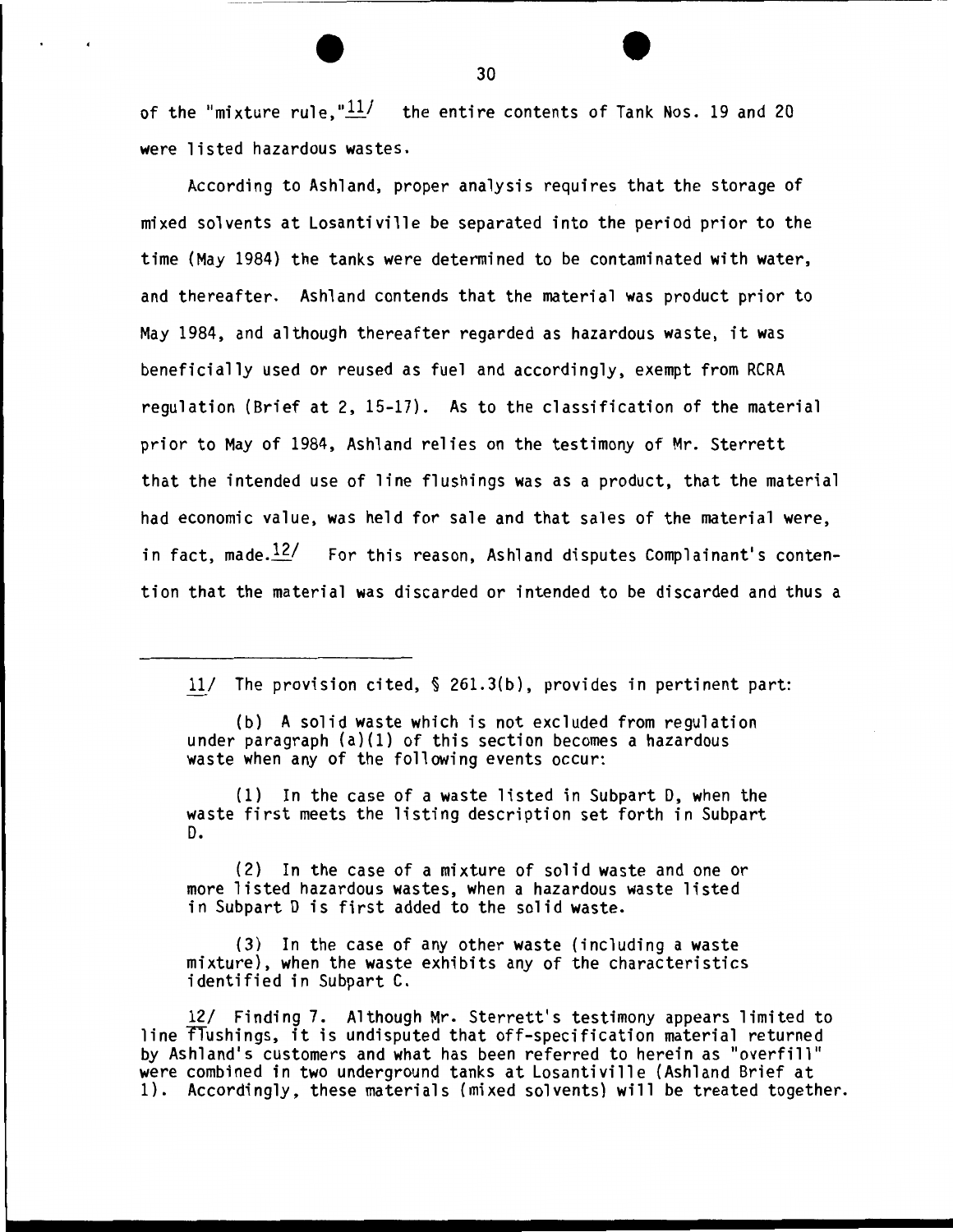solid waste, much less a hazardous waste (Brief at 4-9). Ashland also relies on Mr. Sterrett's testimony that use of one solvent to flush another solvent from common lines was not a solvent related use of the material, thus the material was not "spent" and could not be a listed "F" waste (Brief at 9-12).

In order for a material to be a hazardous waste, it must first be a solid waste and the initial question is whether the mixed solvents (note 12, supra) were discarded or being accumulated, stored or physically, chemically or biologically treated prior to being discarded in accordance with 40 CFR § 261. 2( b) (1). Because discarded is defined by reference to "abandoned" (§ 261.2(c)) and "abandon" or "abandonment," at least with respect to property, normally requires an intent to abandon together with an external act fulfilling that intent.  $\frac{13}{1}$  it is concluded that as long as Ashland was selling or intending to sell the mixed solvents at issue here, the solvents may not be considered to have been discarded within the meaning of  $$ 261.2(b)(1).$ <sup>14</sup>/ The argument that the mixed solvents were being accumulated or stored--there is no evidence that the solvents were being physically, chemically or biologically treated--prior to being discarded fails for the same reason.

<sup>13/</sup> Jackson Brewery Development Corp., et al., TSCA-VI-83C (Initial Decision, December 16, 1985) affirmed, TSCA Appeal 86-1 (Final Order, July 28, 1986). Accord: Chemical Sales, Inc. v. Diamond Chemical Co., 766 F.2d 364 (8th Cir. 1985).

<sup>14/</sup> Although Complainant asserts that the sales shown by Ashland are so liffifted and inconsequential as to demonstrate that Ashland had no real intent to sell the material (Reply Brief at 5, 6), the rule that certain materials accumulated speculatively, including spent materials, are solid wastes (40 CFR § 261.2(c)(4), 1985) was not in effect. Moreover, the speculative accumulation rules are not applicable to commercial chemical products listed in § 261.33. Furthermore, it is not self-evident that the sales of approximately 1,150 gallons (21 55-gallon drums) of mixed solvents shown here are inconsequential in comparison to the total quantity of mixed solvents accumulated or generated.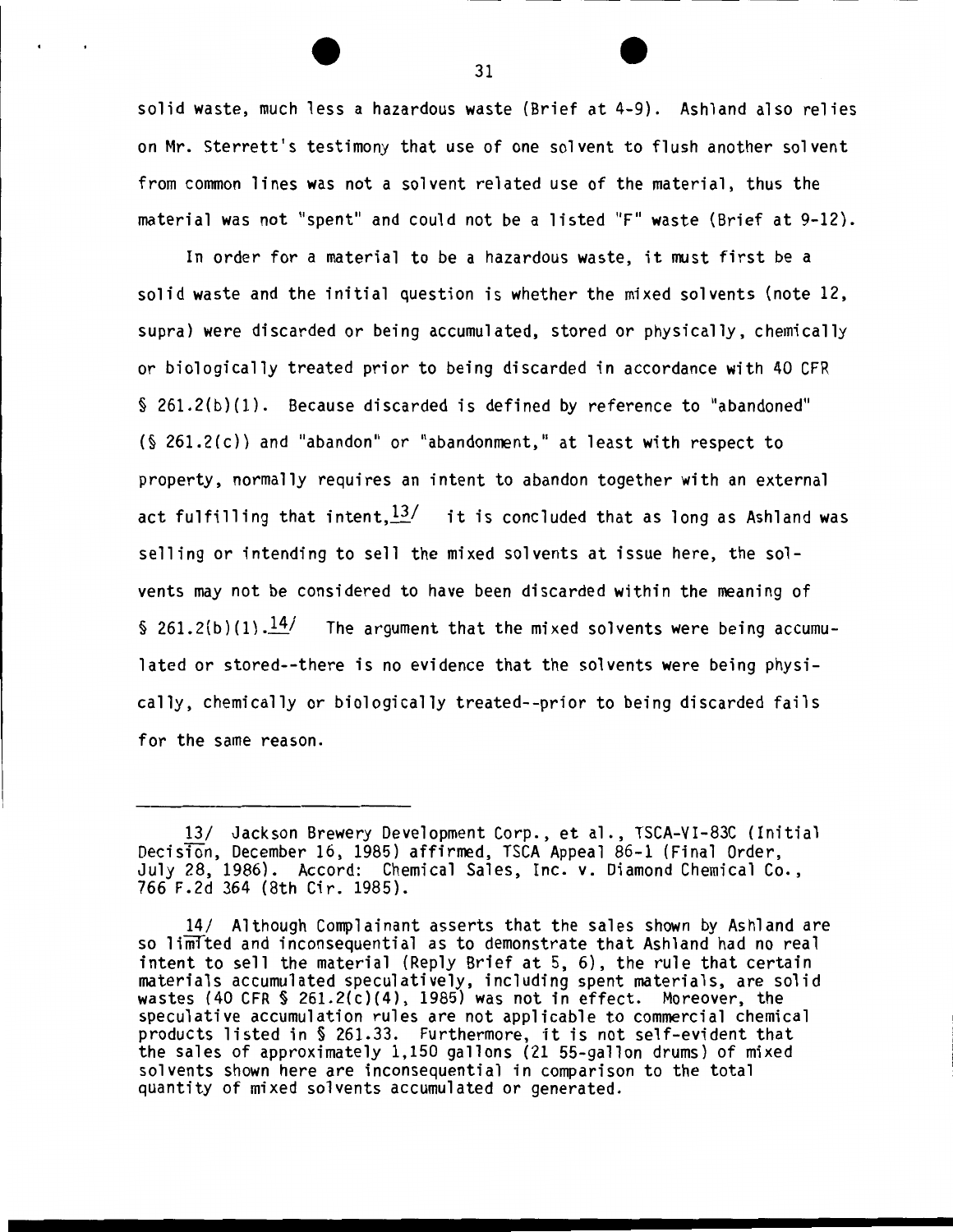This brings us to  $\S$  261.2(b)(2) "[the material] [h]as served its original intended use and sometimes is discarded." It is at this point that the argument over whether use of one solvent to flush the lines of the remains of another solvent is a solvent-related use becomes relevant. Because the very essence of a solvent includes the capability of dissolving another substance,  $15/$  it is concluded that Ashland has the better of this argument and that use of a solvent for flushing purposes as described herein is not evidence that the solvent has served its original intended use.

.

The foregoing conclusion would seem to require the further conclusion that the solvents here concerned are not solid wastes and to end the inquiry, because we have already found that prior to May 1984 the solvents were not discarded or being accumulated or stored prior to being discarded. $\frac{16}{ }$  If a material is not a solid waste, it clearly cannot be a hazardous waste, least of all a listed hazardous waste. Nevertheless, Complainant contends that line flushings were spent solvents and thus listed "F" wastes in accordance with § 261.31 and this issue will be briefly addressed. Although the regulations did not contain a definition of "spent" prior to the 1985 amendments (50 FR 614, January 4, 1985), it is noted that the preamble to the referenced amendments characterizes materials referred to in§ 261.2(b)(2), quoted above, as "spent" (Id. at 615, note 2). This lends support to the view that the

<sup>15/</sup> A solvent is defined as "[a] substance capable of dissolving another substance (solute) to form a uniformly dispersed mixture (solution) at the molecular or ionic level." The Condensed Chemical Dictionary, 8th Ed. (1971). "The chief uses of organic solvents are in paints, varnishes, lacquers, printing inks, rubber processing and pharmaceuticals."  $(Id.)$ 

<sup>16/</sup> River Cement Company, RCRA (3008) 83-9 (Final Order, February 4, 1985) is not controlling, because in that case it was clear that the still bottoms which Respondent intended to use as fuel had served their original intended use.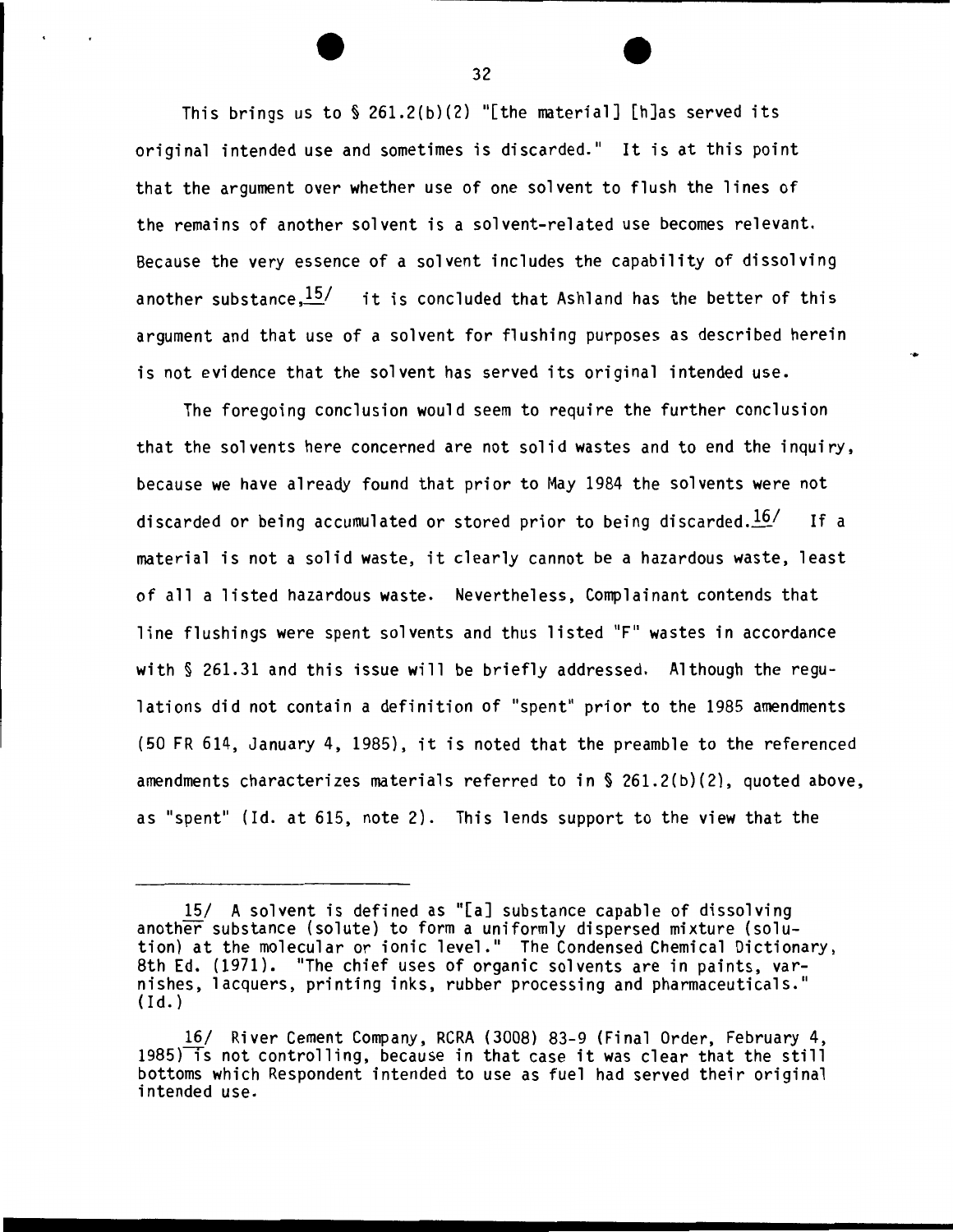"original intended use" of the material was an integral part of the concept of "spent" prior to the 1985 amendments to the regulation.  $17/$ 

Complainant apparently recognizes the weakness of its case in characterizing the mixed solvents at issue here as "spent" and thus listed "F" wastes for it now emphasizes the alleged "spillage" component of the mixed solvents. $18/$  Relying on the definition of "disposed of" in § 261.2(d), which includes spills, Complainant argues that the "spillage" constituted disposal which in turn is included in the definition of "discarded," §  $261.2(c)(1)$ . Complainant says that the material became a solid waste when spilled, because it was discarded, and a listed hazardous waste as a discarded chemical product, including off-specification species and spill

18/ Reply brief at 3-5. Complainant alleges that Tank Nos. 19 and 20, containing mixed solvents, also contained residuals or heels (Brief at 3). Mr. Sterrett stated that "[a] heel could be rust, a small amount of water or a small amount of the original product" (Tr. 383). Although he answered affirmatively a question as to whether any of the tanks at losantiville contained heels after its closure as an active facility in 1980, there is no indication this answer related to the tanks Complainant alleges contained mixed solvents. We have found above, however, that the inventory taken in June 1984 indicated the presence of rust in Tank Nos. 19 and 20 (finding 9) and this would appear to fit within Mr. Sterrett's definition of a heel. Only Tank No. 20 has definitely been established as one of two Losantiville tanks containing mixed solvents (note 6, supra).

<sup>17/</sup> This view is also supported by the common definition of spent which includes "exhausted of active or required components or qualities often for a particular purpose." Webster's New International Dictionary, 3rd Ed. (1967). The amended regulation, 40 CFR § 261.l(c)(l) (1985), defines spent as follows: "[a] 'spent material' is any material that has been used and as a result of contamination can no longer serve the purpose for which it was produced without processing." The focus of this definition is not on the purpose for which the material was used, but rather, whether after use of any kind, the material is contaminated and can no longer serve the purpose for which it was produced without processing. Accordingly, use of this definition in conjunction with  $\S$  261.2(b)(2) (1984) could produce anomalous results in that a material might be spent as defined above and still not have served its intended use. For this reason, any suggestion that the definition in the amended regulation should control here is rejected.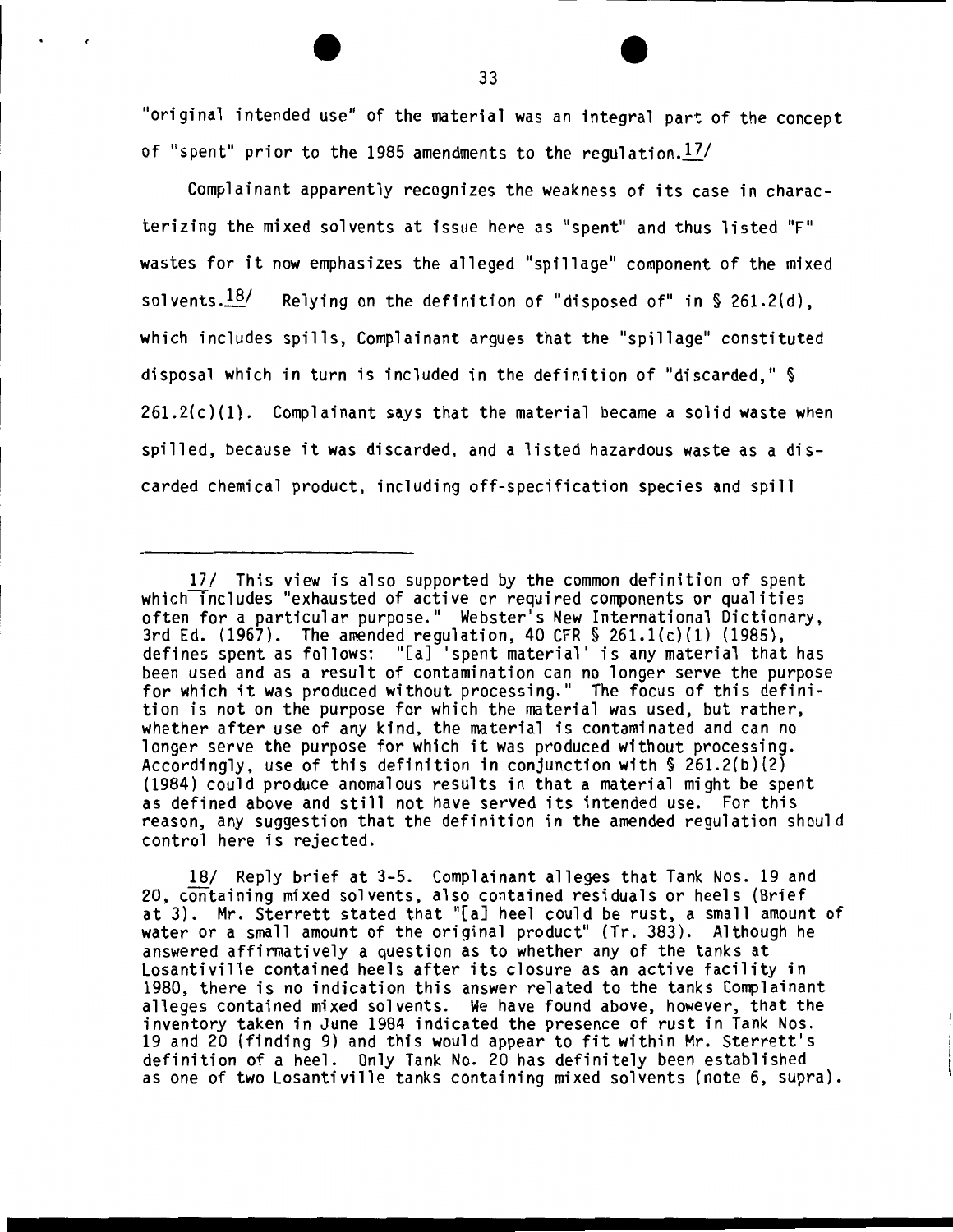residues thereof in accordance with § 261.33. Materials in § 261.33 become listed wastes only when discarded or intended to be discarded and we have previously found that as long as Ashland was selling or intending to sell the materials, the materials could not properly be considered to have been discarded. Complainant, however, relies on the testimony of Ms. McCord to support its contention the mixed solvents included so-called "spillage." As pointed out above (note 6, supra), the sources of her information, however, are secondhand and have not been identified with any specificity. Moreover, it does not seem reasonable to regard solvents, which have been "discharged, spilled, leaked, pumped, poured, emitted or dumped into or on any land or water" within the contemplation of  $\$  261.2(d) $\frac{19}{ }$  as collectible or retrievable in the normal sense so as to be combined with other solvents. Accordingly, it is concluded that the so-called "spillage" at issue is what has been characterized herein as "overfill," i.e., material left over in lines, hoses, etc., as a result of transfer and drumming operations, which cannot properly be characterized as spills or the result thereof. For this reason, the so-called "spillage" component of the mixed solvents at issue provides no support for the contention the mixed solvents were either a solid or a hazardous waste prior to May 1984. "Discarding" or the "intent to discard" is an essential element of an off-specification commercial chemical product which is a listed hazardous waste under § 261.33 and Complainant fares no better with this component of the mixed solvents in question.

<sup>19/</sup> Although the 1983 and subsequent versions of the regulation do not contain a definition of spill, spill was defined in 40 CFR § 260.10 (1982) as follows: "Spill means the accidental spilling, leaking, pumping, pouring, emitting, or dumping of hazardous wastes or materials, which when spilled, become hazardous wastes[,] into or on any land or water."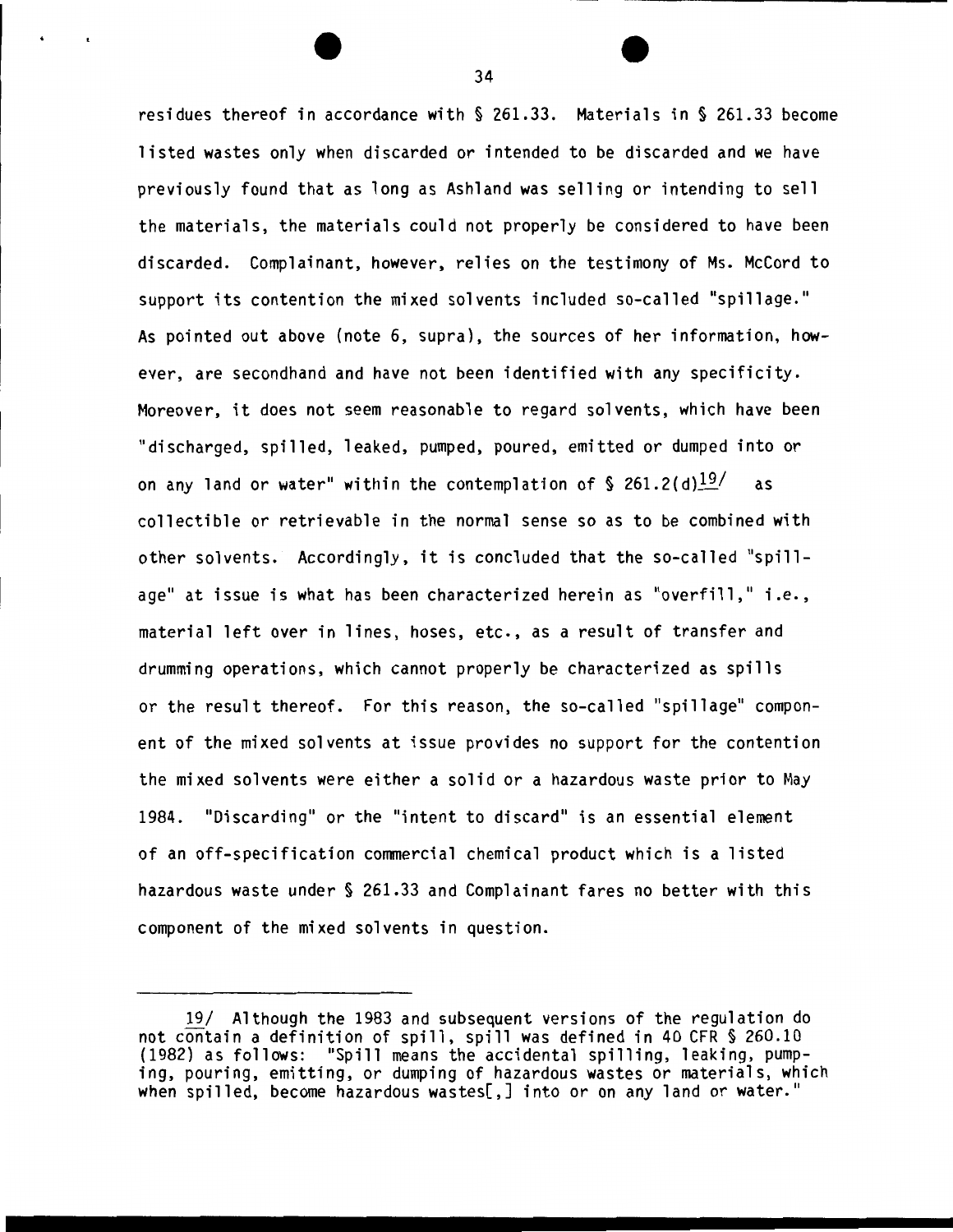There is no evidence of leaks from the two tanks holding mixed solvents and we now turn to Ashland's contention these particular solvents, although hazardous wastes because they were ignitable, were not subject to RCRA regulation, because the solvents were being stored or accumulated prior to beneficial use or re-use, i.e., as fuel, in accordance with  $\frac{6}{9}$  261.6(a),  $\frac{20}{10}$  Evidence that the materials were used as fuel consists of Mr. Sterrett's testimony as to Ashland's belief that use as a fuel was the most appropriate use of the material, Mr. Sterrett's understanding that the material was reclaimed or blended by SRR for use as fuel in three cement plants in Ohio and the low flash points and high BTU

20/ Section 261.6(a) & (b) (1984) provide in pertinent part:

Special requirements for hazardous waste which is used, re-used, recycled or reclaimed.

(a) Except as otherwise provided in paragraph (b) of this section, a hazardous waste which meets any of the following criteria is not subject to regulation under Parts 262 through 265 or Parts 270, 271, and 124 of this Chapter and is not subject to the notification requirements of Section 3010 of RCRA until such time as the Administrator promulgates regulations to the contrary:

(1) It is being beneficially used or re-used or legitimately recycled or reclaimed.

(2) It is being accumulated, stored or physically, chemically or biologically treated prior to beneficial use or re-use or legitimate recycling or reclamation.

\* \* \* \*

(b) Except for those wastes listed in paragraph (a)(3) of this section, a hazardous waste that is a sludge, or that is listed in § 261.31 or § 261.32, or that contains one or more hazardous wastes listed in § 261.31 or § 261.32; and that is transported or stored prior to being used, re-used, recycled, or reclaimed is subject to the following requirements with respect to such transportation or storage:

\* \* \* \*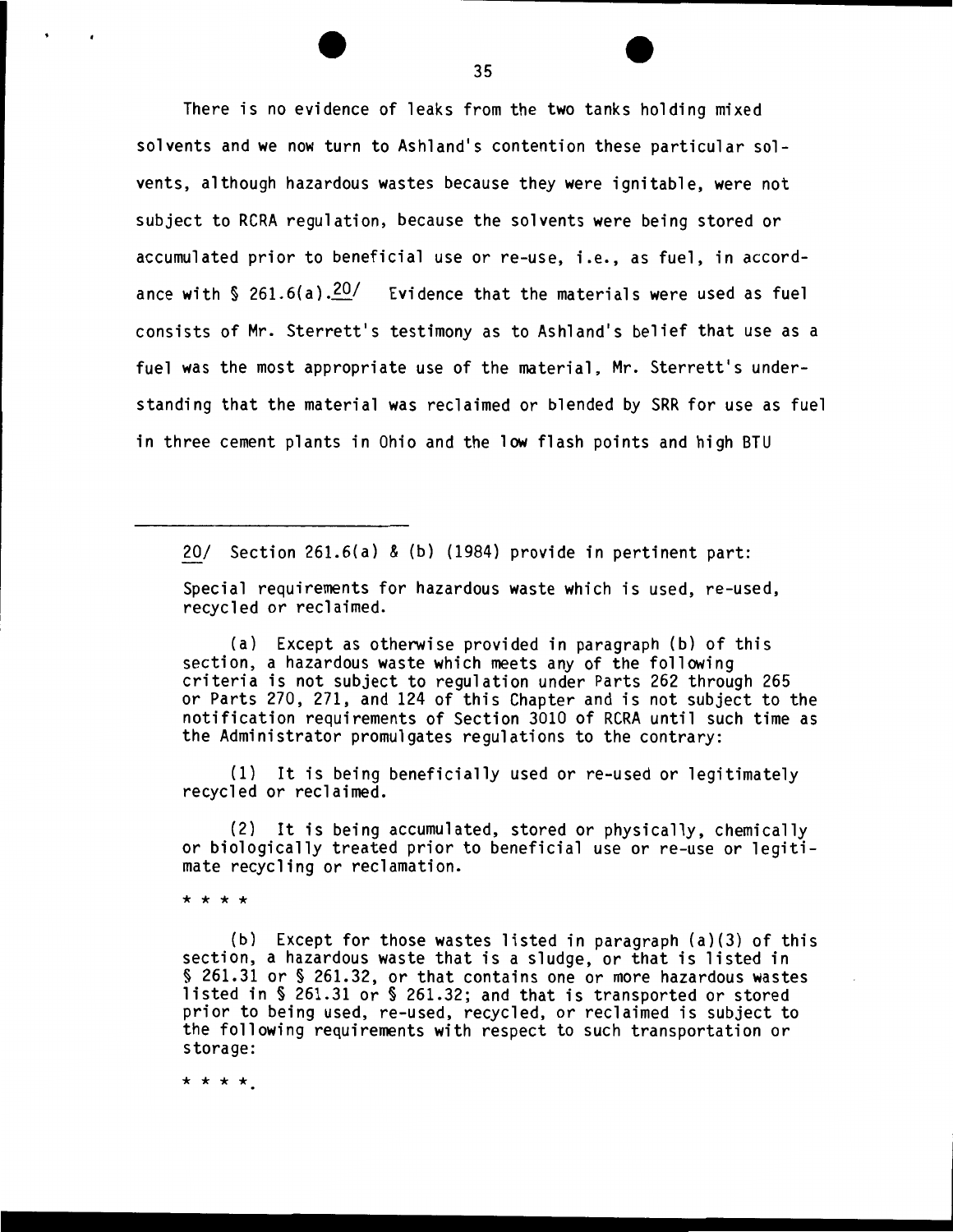content of the material. $\frac{21}{\ }$  Mr. Sterrett acknowledged, however, that he had not been on the SRR site and that he could not state with certainty that all of the materials removed from Losantiville were used as fuels or reclaimed solvents.<sup>22/</sup> The material contained a high percentage of water and an Ashland memorandum, dated July 23, 1984 (finding 15), describes the material as consisting in part of chlorinated waste. It appears to be established that chlorinated wastes do not have high energy value and that burning such materials or other materials with a high percentage of chlorinated wastes under the guise of energy recovery will not be regarded as legitimate recycling. $23/$  It is recognized that

22/ Finding 15. It is of interest that Ms. McCord, who based her knowleage on conversations with an Ohio EPA inspector involved in compliance monitoring for the SRR facility, indicated that wastes treated or handled by SRR included blended fuels (Tr. 234). She stated that she had no knowledge of on-site disposal activities by SRR, but expressed the belief SRR did not engage in such activity.

23/ AN EPA Enforcement Guidance Memorandum, dated March 8, 1983, indicates that the energy value of wastes being burned is the primary factor distinguishing legitimate from sham recycling (48 FR 11157, March 16, 1983). The memorandum uses as a benchmark values of wood, ranging from 5,000 to 8,000 BTU's per pound and of subbituminous coal having a value of approximately 8,300 BTU's per pound. Materials with BTU values at or above the high of these values would be regarded prima facie as being burned for energy recovery, while burning of wastes with lesser values would be presumed to have been burned for the purpose of destroying or disposing of the materials. The memorandum points out that chlorinated solvents or wastes containing high concentrations of such solvents have low fuel value and specifically lists, among others, carbon tetrachloride, methylene chloride and trichloroethylene as low energy materials.

<sup>21/</sup> Complainant argues that even if the materials were intended for beneficial use or re-use as fuel, storage of such materials was nevertheless subject to RCRA regulation as listed hazardous waste (Reply Brief at 4, 5). This, of course, is true only if the materials are listed in§§ 261.31 or 261.32. See§ 261.6(b). It has already been concluded that the materials may not properly be regarded as spent solvents so as to be listed in § 261.31.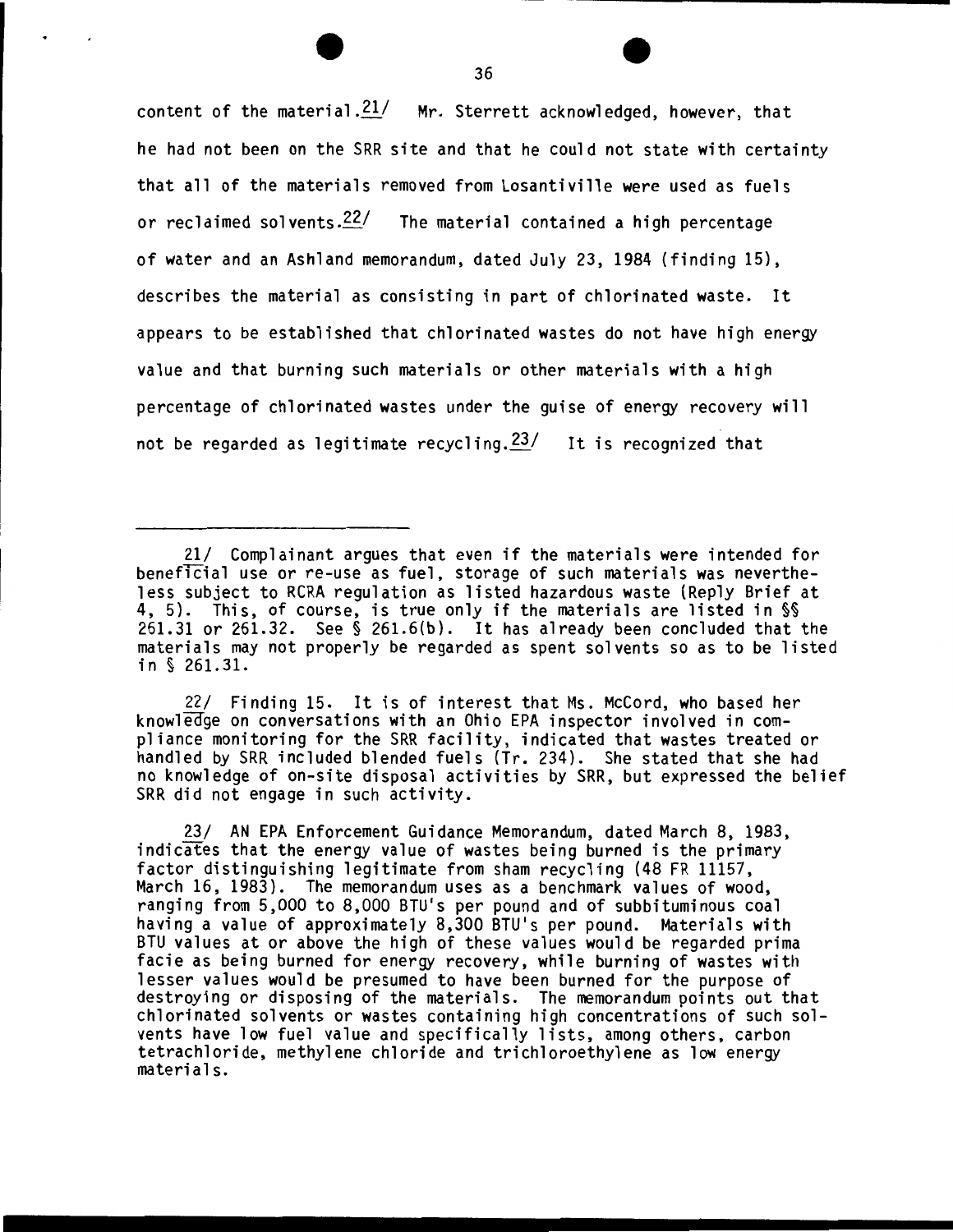removed from the tanks is logical, her source for this information is a nonspecific "indication from Ashland'' (finding 28). Such generalized secondhand information cannot be regarded as an admission against interest by Ashland and is entitled to little, if any, weight. There is no evidence of sales or withdrawals from these tanks after the closure and prior to removal of the materials by SRR and this period of approximately three-anda-half years of inactivity is seemingly sufficient to distinguish these materials from the mixed solvents in two of the tanks. $26/$  If the act or acts of abandonment be deemed to have been demonstrated, it is still necessary to establish the requisite intent. Intent to abandon may, of course, be inferred, but requires strong and convincing evidence. Diamond Chemical Co. (note 13, supra). It is concluded that the evidence is not sufficient to demonstrate Ashland intended to abandon materials in tanks, other than the two containing mixed solvents, and that Complainant hasn't shown these materials were abandoned or discarded prior to May of  $1984.27/$ 

Ms. McCord's other reasons for considering materials remaining in tanks, other than Nos. 19 and 20, were abandoned are the ultimate disposition of the materials by SRR and that the tanks were leaking. The only evidence as to the ultimate disposition of the materials is an Ashland memorandum, dated July 23, 1984 (finding 16), which indicated eventual disposal of the

<sup>26/</sup> In accordance with § 261.4(c) hazardous waste generated in product or raw material storage tanks, transport vehicles, vessels and pipe-<br>lines is not subject to RCRA regulation, until it exits the unit in which it was generated or unless the hazardous waste remains in the unit more than 90 days after the unit ceases to be operated for manufacturing, or for the storage or transportation of product or raw materials. This provision, of course, does not establish when a material becomes a hazardous waste.

<sup>27/</sup> It is highly unlikely that a stranger claiming title to the materials upon the ground they had been abandoned by Ashland would receive favorable consideration of his claim.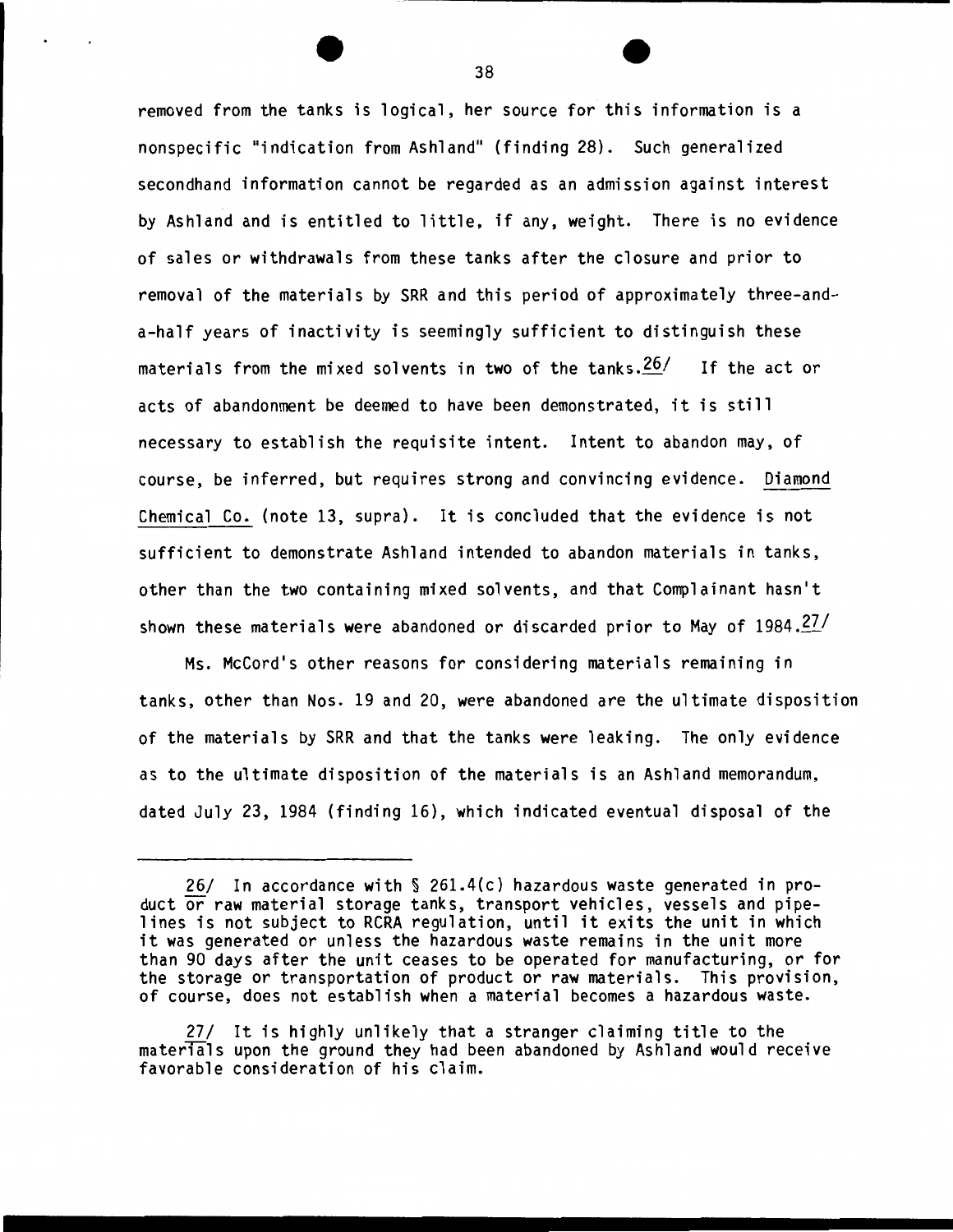without material in the tanks leaking out. This would seem to be especially true in saturated conditions which apparently prevailed at Losantiville. Accordingly, the fact the tanks contained substantial quantities of water does not establish that the tanks leaked. Although contamination at the site is an established fact, it is probable and, indeed, highly likely that contamination occurred during the 20 or more years of operations. Support for this finding is derived from Dr. Gates' testimony concerning the presence of degradation products at the site (finding 22). It is therefore concluded that Complainant has not demonstrated that the tanks leaked prior to the time they were removed from the site in November 1984. Nevertheless, releases or discharges to the environment during the removal process are deemed to be established by samples taken at the time of the inspection on November 13, 1984 (finding 12).

Ashland apparently acknowledges that the materials were hazardous wastes after the materials were determined to be contaminated with water in May of 1984. It contends, however, that the materials were stored or reclaimed for use as fuel and that it is entitled to the exemption from RCRA regulation in § 261.6. The burden of proof in this respect is on Ashland and for the reasons set forth previously in regard to the mixed solvents, it is concluded that Ashland has not demonstrated entitlement to a recycling exemption in accordance with § 261.6.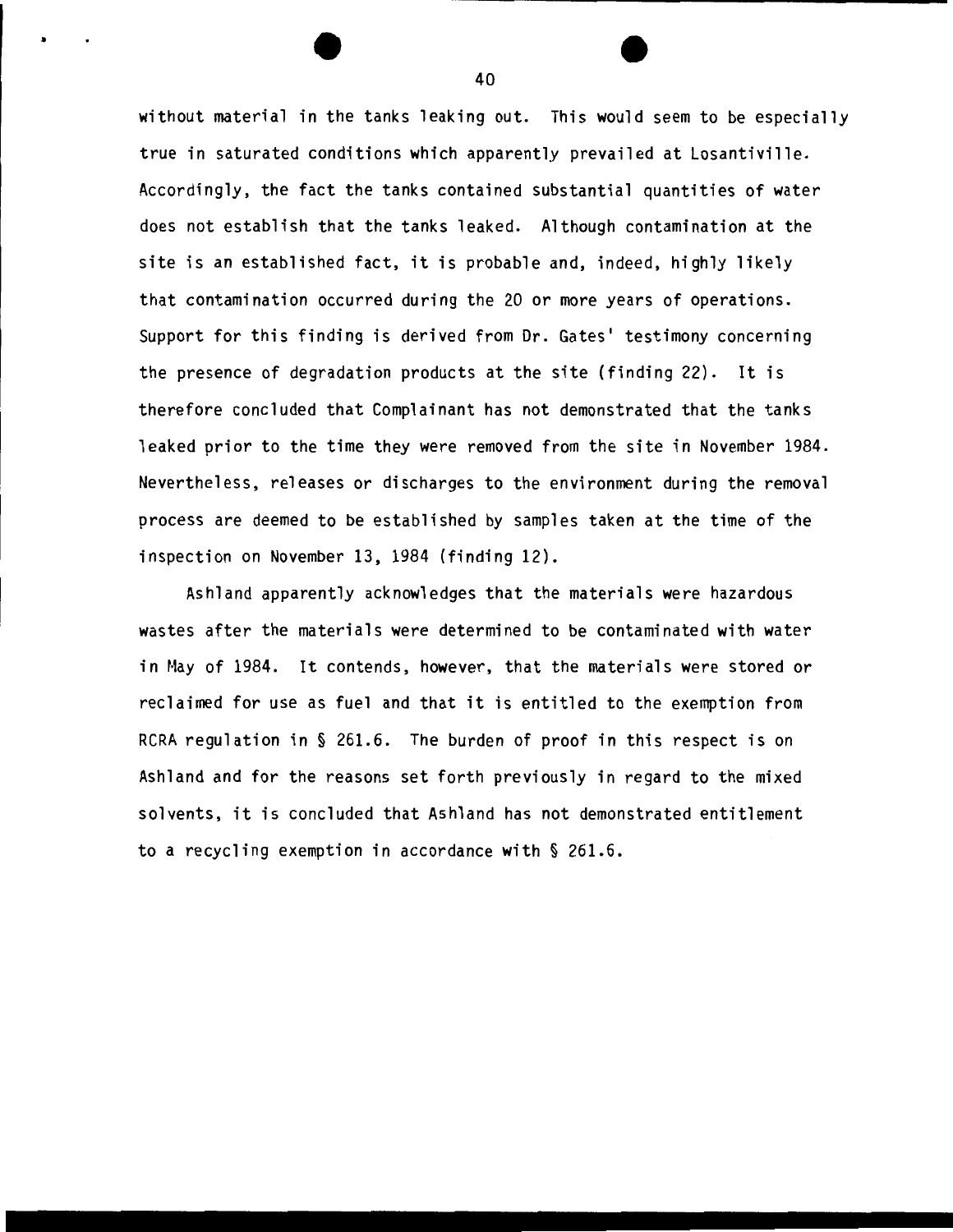#### P E N A L T Y

As we have seen, the Final RCRA Civil Penalty Policy was utilized in calculating the proposed penalties (finding 29). The penalty for the incorrect address and identification number on the manifests was determined to be \$17,500, the potential for harm being regarded as moderate and the extent of deviation from the requirement as major. Potential for harm is measured by the likelihood of exposure to hazardous waste posed by noncompliance or the adverse effect noncompliance has on the statutory or regulatory procedures for implementing RCRA (Penalty Policy at 6). It is difficult to envisage how the fact the manifests bore the identification number and address of Ashland's Evendale facility rather than of the closed Losantiville facility in any way increased the risk of exposure to hazardous waste. Failure to have the correct identification number could, however, make tracing the origin and disposal of hazardous waste, which is one of the means by which RCRA's goals are to be accomplished, more difficult and for this reason, considering the violation as having a moderate potential for harm as measured by adverse effects on the RCRA program is accepted. It is worthy of emphasis that it is potential for harm rather than actual harm that is significant here. The deviation from the requirement may not, however, be considered major. The wastes were identified as such in a manner considered proper by Complainant and manifested to a permitted facility. Thus, one of the major purposes of RCRA was served and it is

41

•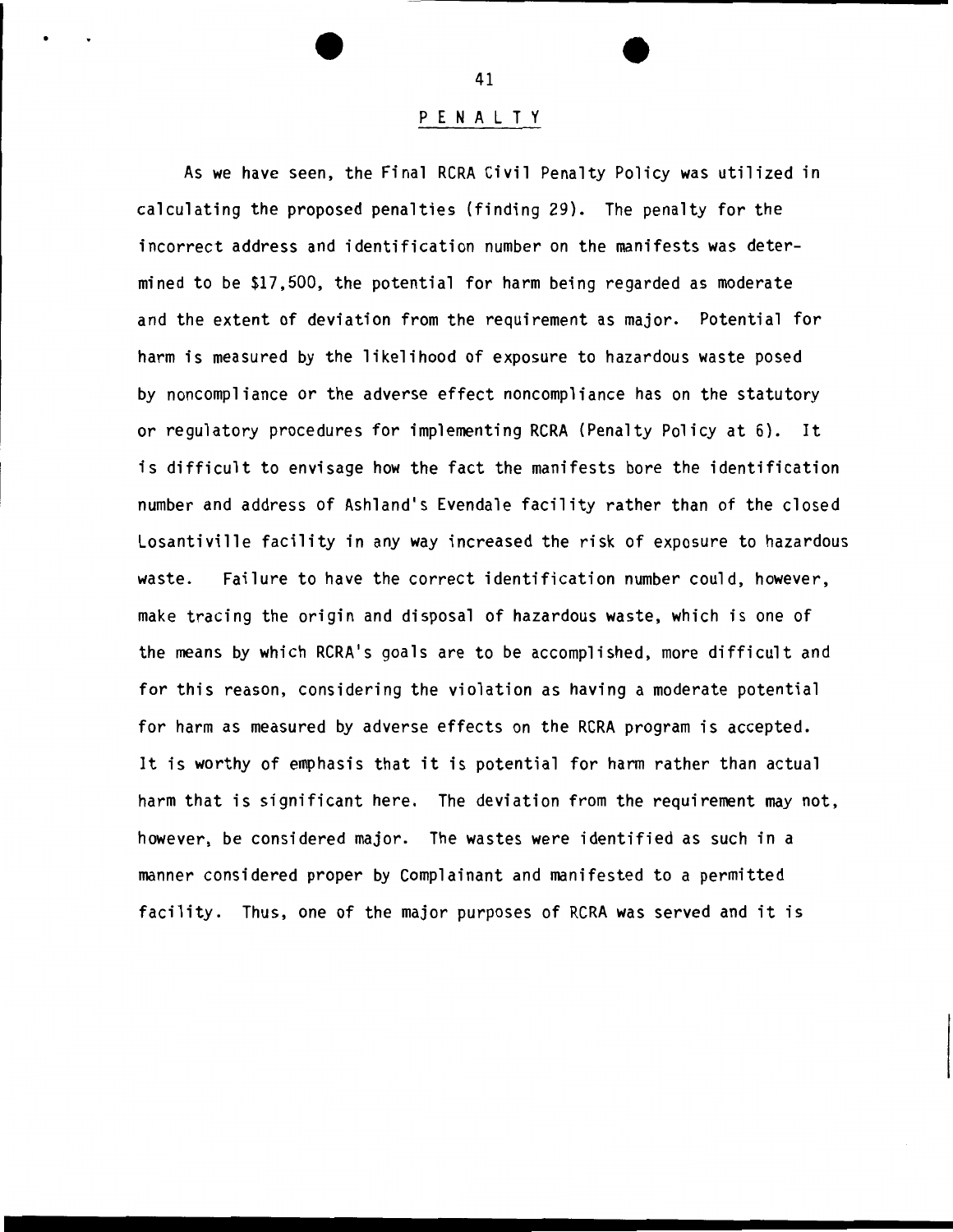product tanks and it was unclear whether the Part 265 standards applied to underground tanks (finding 17). While we have determined that Ashland hasn't carried its burden of demonstrating that the materials were being stored for recycling or re-use as fuel, Ashland's reasons for considering it was entitled to the § 261.6 exemption are far from groundless. Moreover, although Ashland is mistaken in its apparent belief that the Part 265 standards are not applicable to hazardous waste in underground tanks, some of the Part 265, Subpart J provisions applicable to tanks, e.g., requirements for inspecting the level of waste in the tank and construction materials of the tank  $(\S$  265.194(a)(3) and  $(4)$ ), leave their applicability to underground tanks in doubt. This, coupled with the exclusion of underground tanks which cannot be entered for inspection from the presumably more stringent Part 264 standards and the Agency's reasons for doing so (note 7, supra), makes understandable Ashland's beliefs in this respect. For these reasons a 25% reduction in the gravity based penalty for commencing closure without a closure plan is appropriate, making the penalty for this violation \$16,875.

No further adjustments are considered to be warranted, and a total penalty of \$48,375 will be assessed against Ashland for the violations herein found.

#### 0 R D E R

The violations charged in the complaint having been established, a penalty of \$48,375 is assessed against Ashland Chemical Company in accordance with § 3008 of the Solid Waste Disposal Act, as amended (42 u.s.c. 6928). Payment of the penalty shall be made by sending a cashier's or